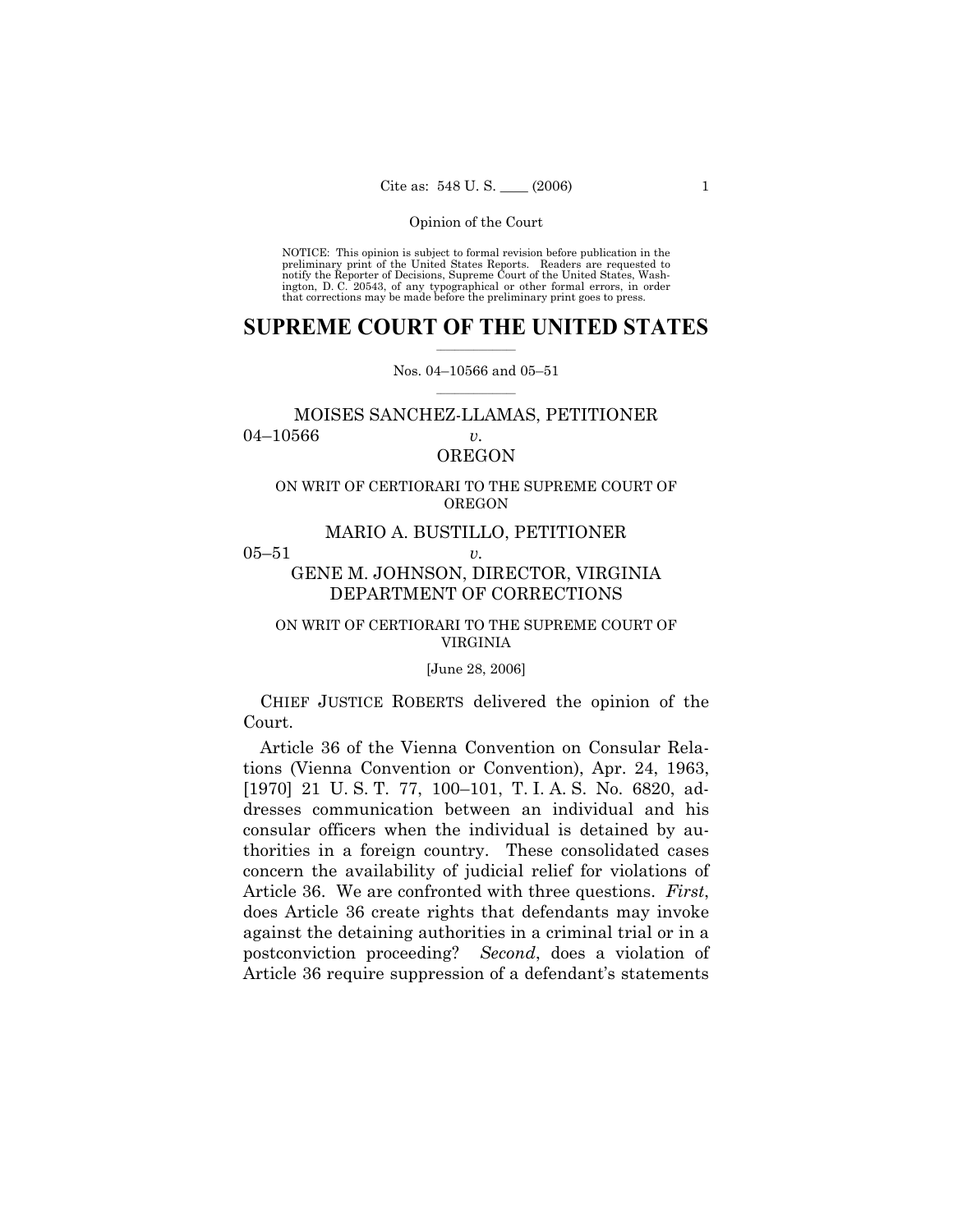# 2 SANCHEZ-LLAMAS *v.* OREGON

# Opinion of the Court

to police? *Third*, may a State, in a postconviction proceeding, treat a defendant's Article 36 claim as defaulted because he failed to raise the claim at trial? We conclude, even assuming the Convention creates judicially enforceable rights, that suppression is not an appropriate remedy for a violation of Article 36, and that a State may apply its regular rules of procedural default to Article 36 claims. We therefore affirm the decisions below.

# I A

# The Vienna Convention was drafted in 1963 with the purpose, evident in its preamble, of "contribut[ing] to the development of friendly relations among nations, irrespective of their differing constitutional and social systems." 21 U. S. T., at 79. The Convention consists of 79 articles regulating various aspects of consular activities. At present, 170 countries are party to the Convention. The United States, upon the advice and consent of the Senate, ratified the Convention in 1969. *Id.,* at 77.

Article 36 of the Convention concerns consular officers' access to their nationals detained by authorities in a foreign country. The article provides that "if he so requests, the competent authorities of the receiving State shall, without delay, inform the consular post of the sending State if, within its consular district, a national of that State is arrested or committed to prison or to custody pending trial or is detained in any other manner." Art.  $36(1)(b)$ , *id.*, at  $101<sup>1</sup>$  In other words, when a national of

óóóóóó

ì(b) if he so requests, the competent authorities of the receiving State

<sup>&</sup>lt;sup>1</sup>In its entirety, Article 36 of the Vienna Convention states:

ì1. With a view to facilitating the exercise of consular functions relating to nationals of the sending State:

ì(a) consular officers shall be free to communicate with nationals of the sending State and to have access to them. Nationals of the sending State shall have the same freedom with respect to communication with and access to consular officers of the sending State;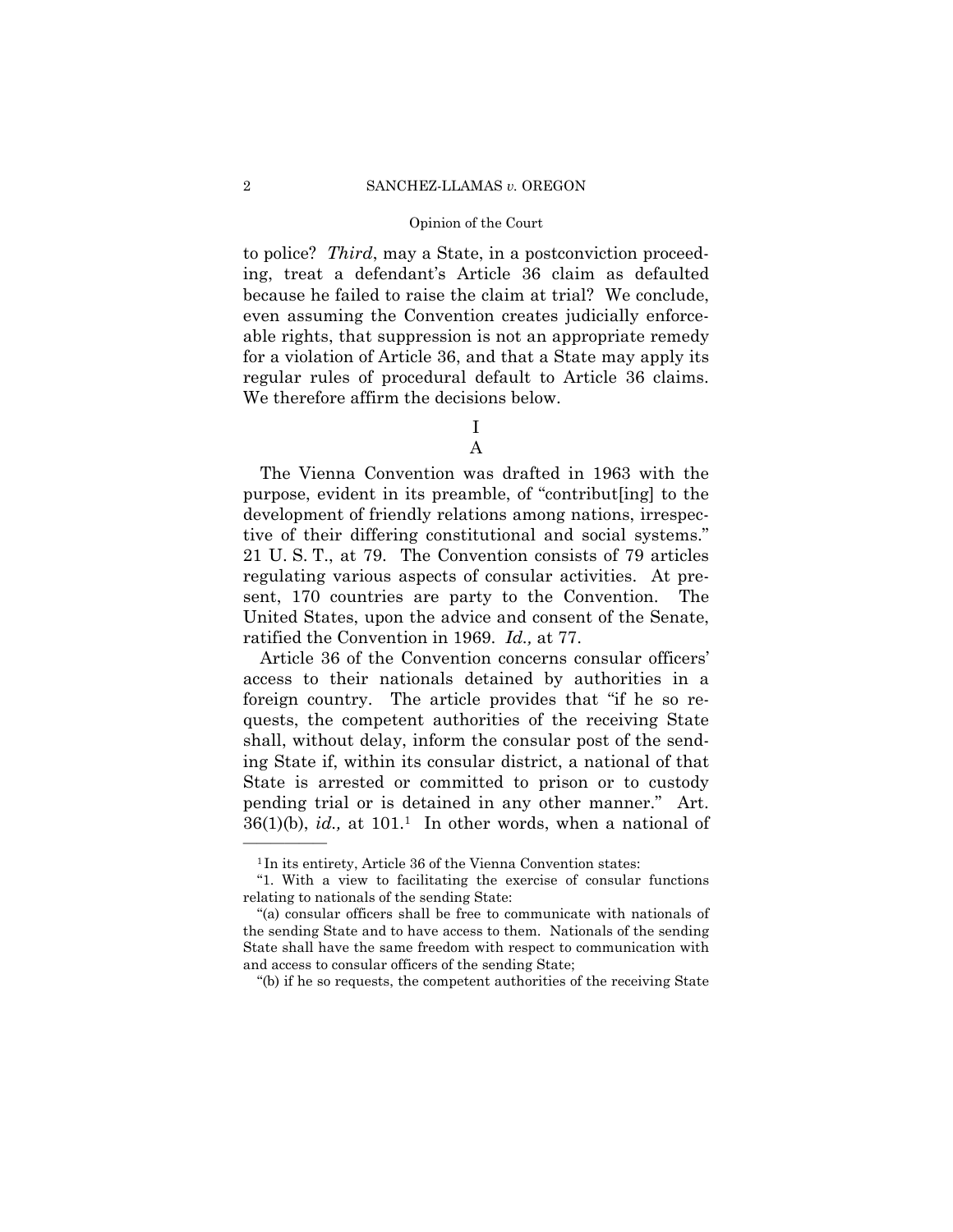one country is detained by authorities in another, the authorities must notify the consular officers of the detaineeís home country if the detainee so requests. Article  $36(1)(b)$  further states that "[t]he said authorities shall inform the person concerned [*i.e.*, the detainee] without delay of his rights under this sub-paragraph." *Ibid*. The Convention also provides guidance regarding how these requirements, and the other requirements of Article 36, are to be implemented:

ìThe rights referred to in paragraph 1 of this Article shall be exercised in conformity with the laws and regulations of the receiving State, subject to the proviso, however, that the said laws and regulations must enable full effect to be given to the purposes for which the rights accorded under this Article are intended.î Art. 36(2), *ibid.*

óóóóóó

shall, without delay, inform the consular post of the sending State if, within its consular district, a national of that State is arrested or committed to prison or to custody pending trial or is detained in any other manner. Any communication addressed to the consular post by the person arrested, in prison, custody or detention shall also be forwarded by the said authorities without delay. The said authorities shall inform the person concerned without delay of his rights under this sub-paragraph;

ì(c) consular officers shall have the right to visit a national of the sending State who is in prison, custody or detention, to converse and correspond with him and to arrange for his legal representation. They shall also have the right to visit any national of the sending State who is in prison, custody or detention in their district in pursuance of a judgment. Nevertheless, consular officers shall refrain from taking action on behalf of a national who is in prison, custody or detention if he expressly opposes such action.

ì2. The rights referred to in paragraph 1 of this Article shall be exercised in conformity with the laws and regulations of the receiving State, subject to the proviso, however, that the said laws and regulations must enable full effect to be given to the purposes for which the rights accorded under this Article are intended." 21 U.S.T., at 100– 101.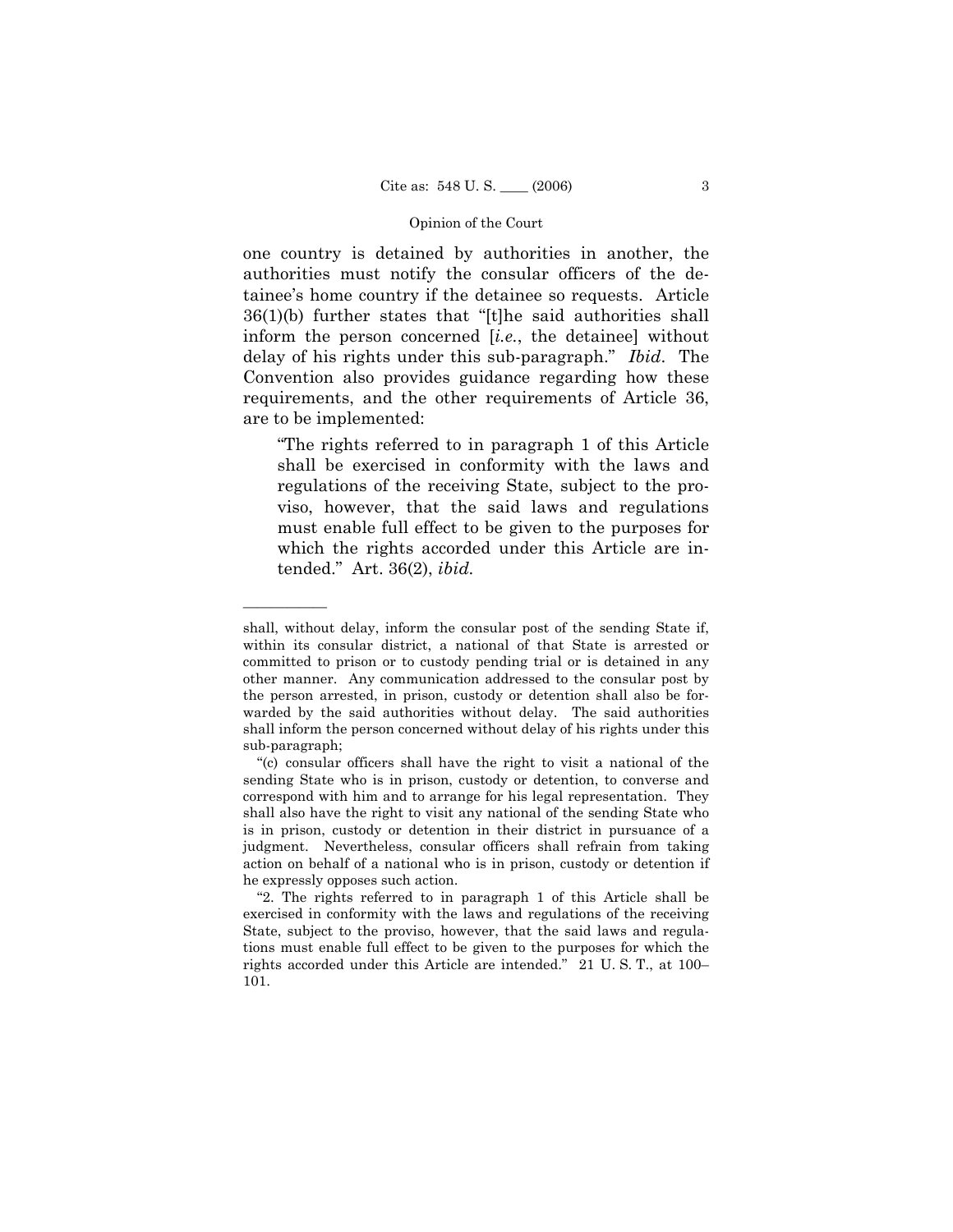Along with the Vienna Convention, the United States ratified the Optional Protocol Concerning the Compulsory Settlement of Disputes (Optional Protocol or Protocol), Apr. 24, 1963, [1970] 21 U. S. T. 325, T. I. A. S. No. 6820. The Optional Protocol provides that "[d]isputes arising out of the interpretation or application of the Convention shall lie within the compulsory jurisdiction of the International Court of Justice [(ICJ)]," and allows parties to the Protocol to bring such disputes before the ICJ. *Id.,* at 326. The United States gave notice of its withdrawal from the Optional Protocol on March 7, 2005. Letter from Condoleezza Rice, Secretary of State, to Kofi A. Annan, Secretary-General of the United Nations.

B

 Petitioner Moises Sanchez-Llamas is a Mexican national. In December 1999, he was involved in an exchange of gunfire with police in which one officer suffered a gunshot wound in the leg. Police arrested Sanchez-Llamas and gave him warnings under *Miranda* v. *Arizona,* 384 U. S. 436 (1966), in both English and Spanish. At no time, however, did they inform him that he could ask to have the Mexican Consulate notified of his detention.

 Shortly after the arrest and *Miranda* warnings, police interrogated Sanchez-Llamas with the assistance of an interpreter. In the course of the interrogation, Sanchez-Llamas made several incriminating statements regarding the shootout with police. He was charged with attempted aggravated murder, attempted murder, and several other offenses. Before trial, Sanchez-Llamas moved to suppress the statements he made to police. He argued that suppression was warranted because the statements were made involuntarily and because the authorities had failed to comply with Article 36 of the Vienna Convention. The trial court denied the motion. The case proceeded to trial, and Sanchez-Llamas was convicted and sentenced to 201⁄2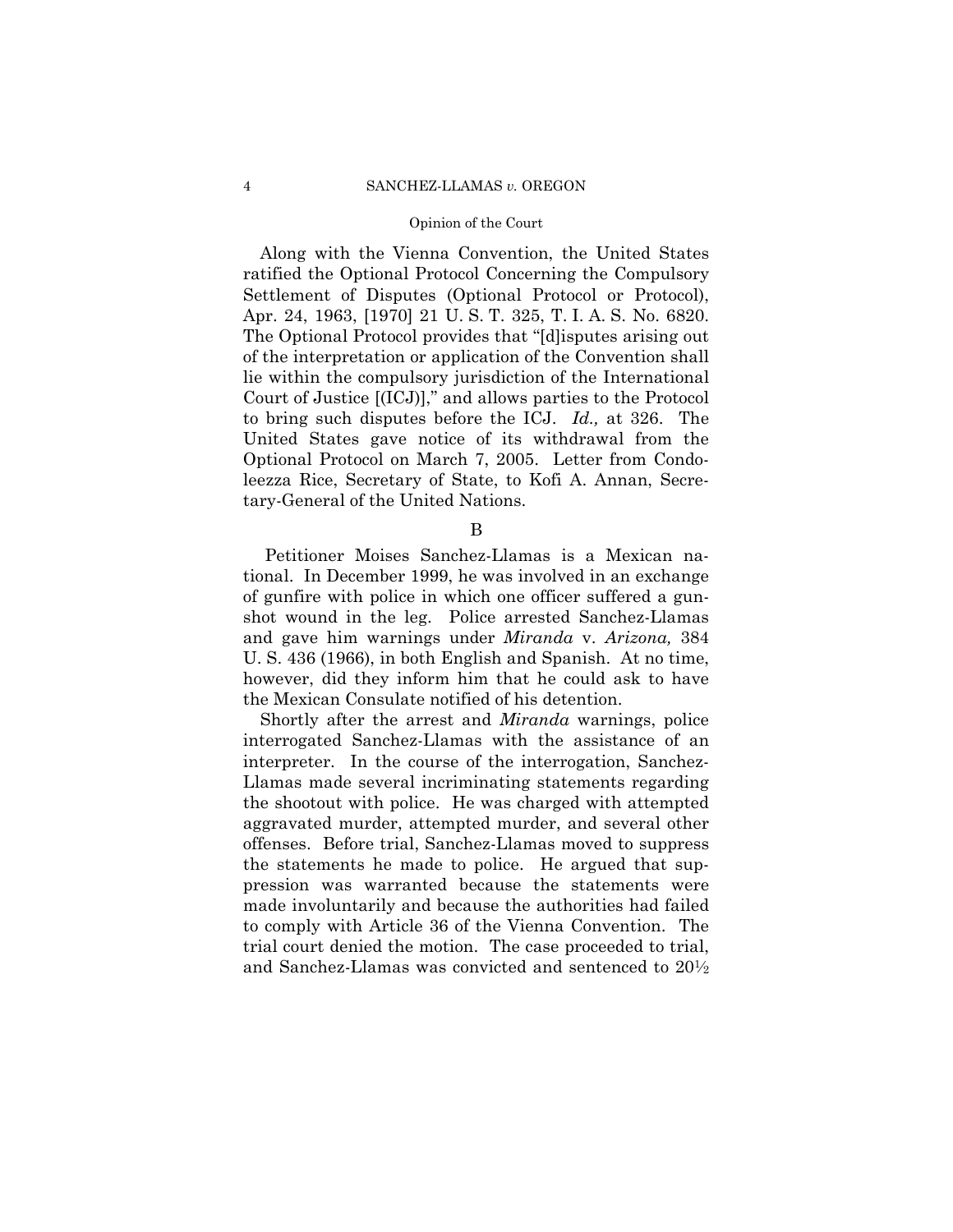years in prison.

 He appealed, again arguing that the Vienna Convention violation required suppression of his statements. The Oregon Court of Appeals affirmed. Judgt. order reported at 191 Ore. App. 399, 84 P. 3d 1133 (2004). The Oregon Supreme Court also affirmed, concluding that Article 36 ìdoes not create rights to consular access or notification that are enforceable by detained individuals in a judicial proceeding.î 338 Ore. 267, 276, 108 P. 3d 573, 578 (2005) (en banc). We granted certiorari.  $546$  U.S.  $\_\_$  (2005).

C

 Petitioner Mario Bustillo, a Honduran national, was with several other men at a restaurant in Springfield, Virginia, on the night of December 10, 1997. That evening, outside the restaurant, James Merry was struck in the head with a baseball bat as he stood smoking a cigarette. He died several days later. Several witnesses at the scene identified Bustillo as the assailant. Police arrested Bustillo the morning after the attack and eventually charged him with murder. Authorities never informed him that he could request to have the Honduran Consulate notified of his detention.

 At trial, the defense pursued a theory that another man, known as "Sirena," was responsible for the attack. Two defense witnesses testified that Bustillo was not the killer. One of the witnesses specifically identified the attacker as Sirena. In addition, a third defense witness stated that she had seen Sirena on a flight to Honduras the day after the victim died. In its closing argument before the jury, the prosecution dismissed the defense theory about Sirena. See App. in No.  $05-51$ , p. 21 ("This whole Sirena") thing, I don't want to dwell on it too much. It's very convenient that Mr. Sirena apparently isn't available"). A jury convicted Bustillo of first-degree murder, and he was sentenced to 30 years in prison. His conviction and sen-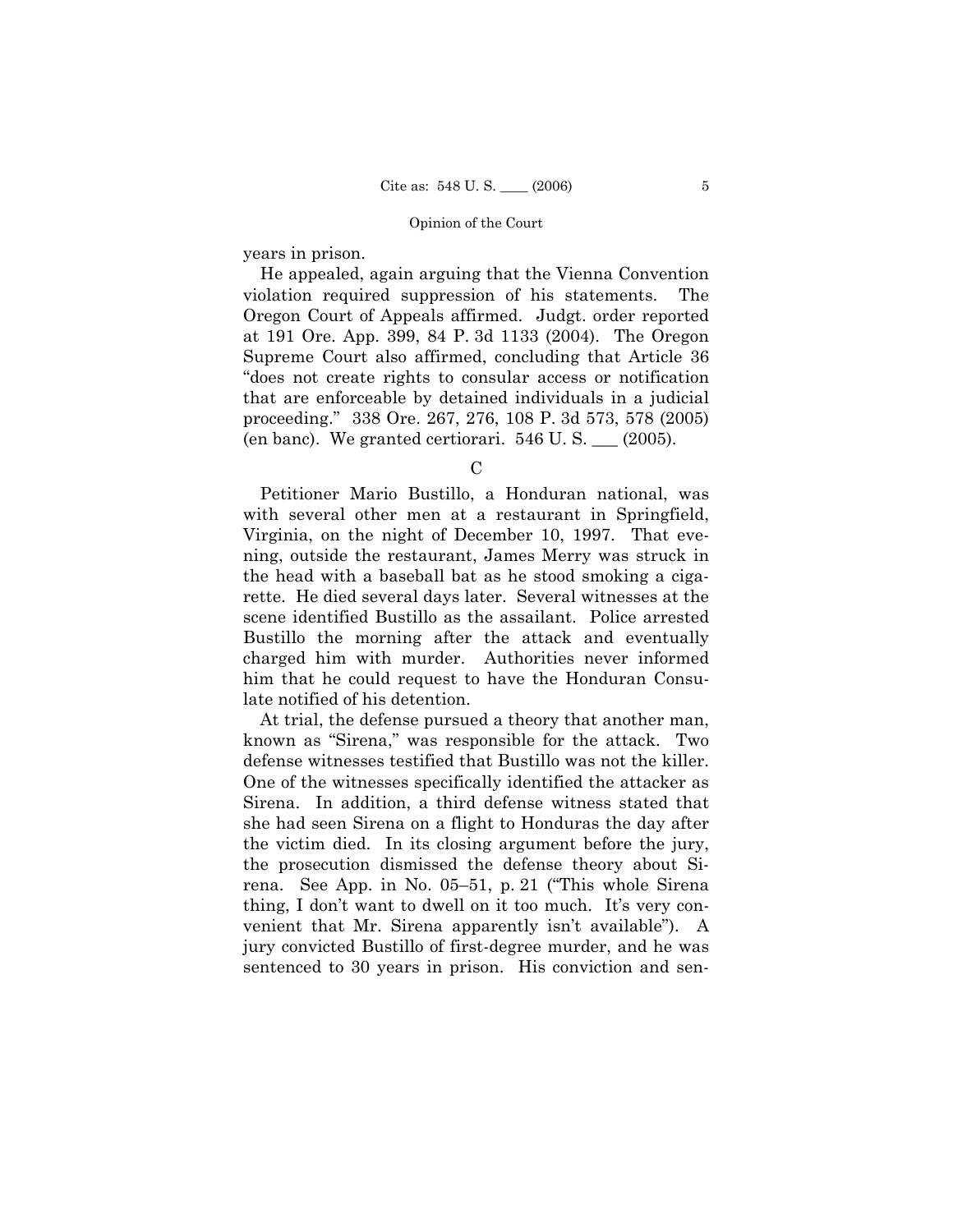tence were affirmed on appeal.

 After his conviction became final, Bustillo filed a petition for a writ of habeas corpus in state court. There, for the first time, he argued that authorities had violated his right to consular notification under Article 36 of the Vienna Convention. He claimed that if he had been advised of his right to confer with the Honduran Consulate, he "would have done so without delay." App. in No.  $05-51$ , p. 60. Moreover, the Honduran Consulate executed an affidavit stating that "it would have endeavoured to help Mr. Bustillo in his defense" had it learned of his detention prior to trial. *Id.,* at 74. Bustillo insisted that the consulate could have helped him locate Sirena prior to trial. His habeas petition also argued, as part of a claim of ineffective assistance of counsel, that his attorney should have advised him of his right to notify the Honduran Consulate of his arrest and detention.2

 The state habeas court dismissed Bustilloís Vienna Convention claim as "procedurally barred" because he had failed to raise the issue at trial or on appeal. App. to Pet. for Cert. in No.  $05-51$ , p. 43a. The court also denied Bustilloís claim of ineffective assistance of counsel, ruling that

óóóóóó

<sup>2</sup>Bustilloís habeas petition also presented newly acquired evidence that tended to cast doubt on his conviction. Most notably, he produced a secretly recorded videotape in which Sirena admitted killing Merry and stated that Bustillo had been wrongly convicted. App. in No.  $05-$ 51, pp. 38, 54. In addition, Bustillo argued that the prosecution violated *Brady* v. *Maryland,* 373 U. S. 83 (1963), by failing to disclose that on the night of the crime, police had questioned a man named "Julio C. Osorto," who is now known to be the same man as "Sirena." The police report concerning the encounter stated that Sirena appeared to have ketchup on his pants. Bustillo contends that these stains might in fact have been the victimís blood. The Commonwealth disputes this. The state habeas court found "no evidence of any transfer of the victim's blood to the assailant," and concluded that the undisclosed encounter between police and Sirena was not material under *Brady*. App. in No.  $05-51$ , p. 167.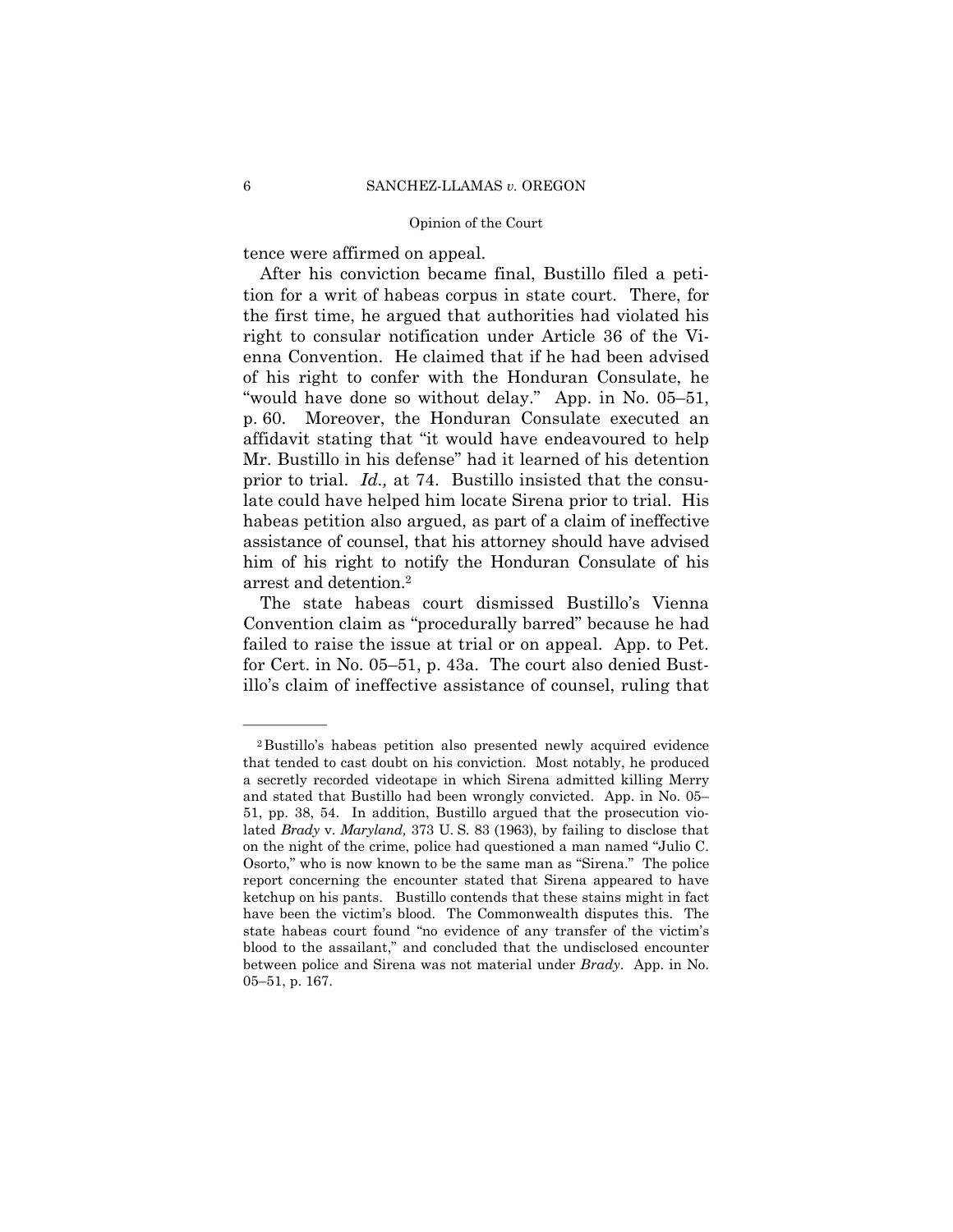his belated claim that counsel should have informed him of his Vienna Convention rights was barred by the applicable statute of limitations and also meritless under *Strickland* v. *Washington,* 466 U. S. 668 (1984). App. in No. 05–51, p. 132. In an order refusing Bustillo's petition for appeal, the Supreme Court of Virginia found "no reversible error" in the habeas court's dismissal of the Vienna Convention claim. App. to Pet. for Cert. in No.  $05-51$ , p. 1a. We granted certiorari to consider the Vienna Convention issue. 546 U. S. \_\_\_ (2005).

 We granted certiorari as to three questions presented in these cases: (1) whether Article 36 of the Vienna Convention grants rights that may be invoked by individuals in a judicial proceeding; (2) whether suppression of evidence is a proper remedy for a violation of Article 36; and (3) whether an Article 36 claim may be deemed forfeited under state procedural rules because a defendant failed to raise the claim at trial.

 As a predicate to their claims for relief, Sanchez-Llamas and Bustillo each argue that Article 36 grants them an individually enforceable right to request that their consular officers be notified of their detention, and an accompanying right to be informed by authorities of the availability of consular notification. Respondents and the United States, as *amicus curiae,* strongly dispute this contention. They argue that "there is a presumption that a treaty will be enforced through political and diplomatic channels, rather than through the courts." Brief for United States 11; *ibid.* (quoting *Head Money Cases,* 112 U. S. 580, 598 (1884) (a treaty "is primarily a compact between independent nations," and "depends for the enforcement of its provisions on the interest and the honor of the governments which are parties to it"). Because we conclude that Sanchez-Llamas and Bustillo are not in any event entitled

II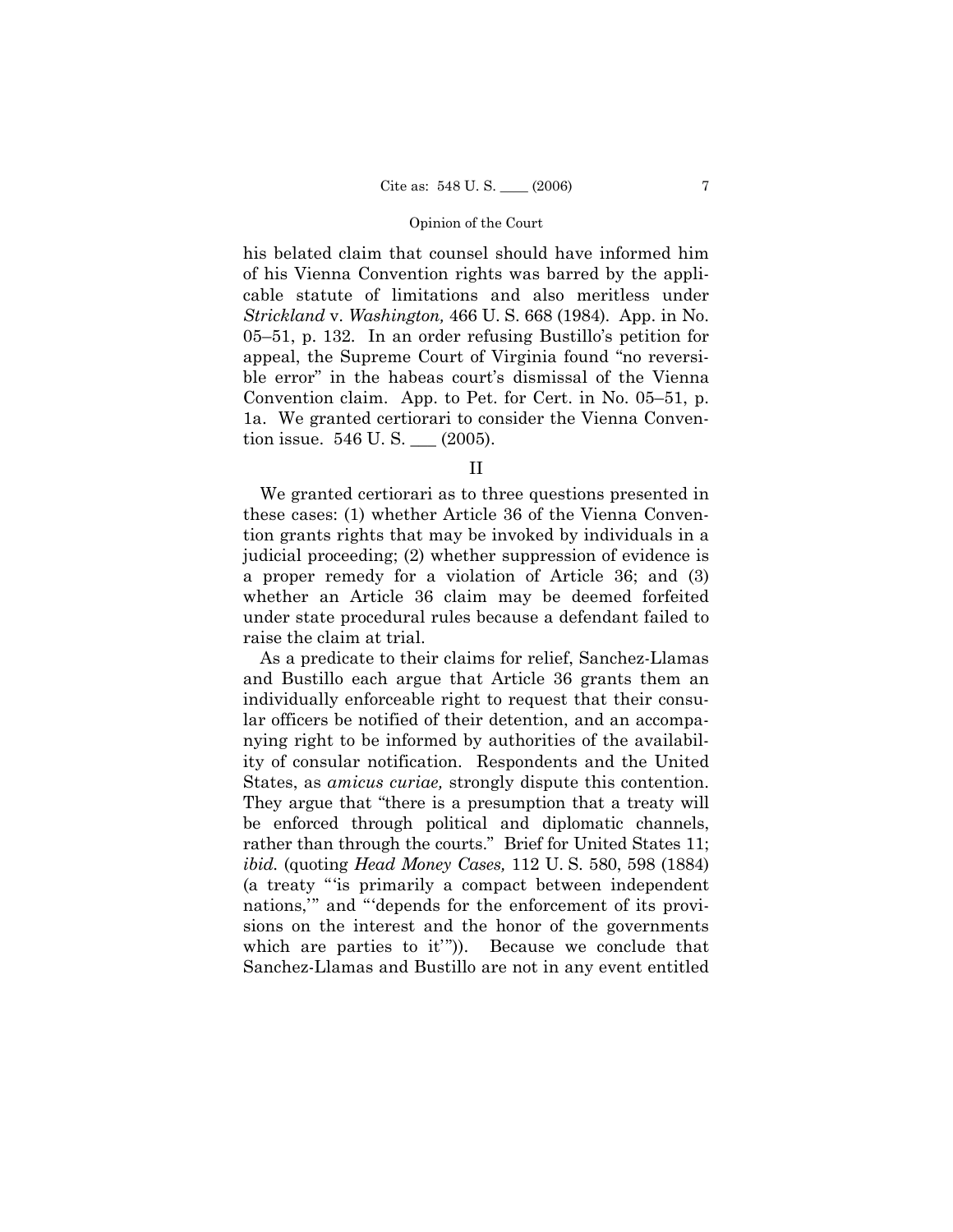to relief on their claims, we find it unnecessary to resolve the question whether the Vienna Convention grants individuals enforceable rights. Therefore, for purposes of addressing petitioners' claims, we assume, without deciding, that Article 36 does grant Bustillo and Sanchez-Llamas such rights.

A

 Sanchez-Llamas argues that the trial court was required to suppress his statements to police because authorities never told him of his rights under Article 36. He refrains, however, from arguing that the Vienna Convention itself mandates suppression. We think this a wise concession. The Convention does not prescribe specific remedies for violations of Article 36. Rather, it expressly leaves the implementation of Article 36 to domestic law: Rights under Article 36 are to "be exercised in conformity" with the laws and regulations of the receiving State." Art. 36(2), 21 U. S. T., at 101. As far as the text of the Convention is concerned, the question of the availability of the exclusionary rule for Article 36 violations is a matter of domestic law.

 It would be startling if the Convention were read to require suppression. The exclusionary rule as we know it is an entirely American legal creation. See *Bivens* v. *Six Unknown Fed. Narcotics Agents,* 403 U. S. 388, 415 (1971)  $(Burger, C. J., dissenting)$  (the exclusionary rule "is unique to American jurisprudenceî). More than 40 years after the drafting of the Convention, the automatic exclusionary rule applied in our courts is still "universally rejected" by other countries. Bradley, *Mapp* Goes Abroad, 52 Case W. Res. L. Rev. 375, 399–400 (2001); see also *Zicherman* v. *Korean Air Lines Co.,* 516 U. S. 217, 226 (1996) (postratification understanding "traditionally considered" as an aid to treaty interpretation). It is implausible that other signatories to the Convention thought it to require a remedy that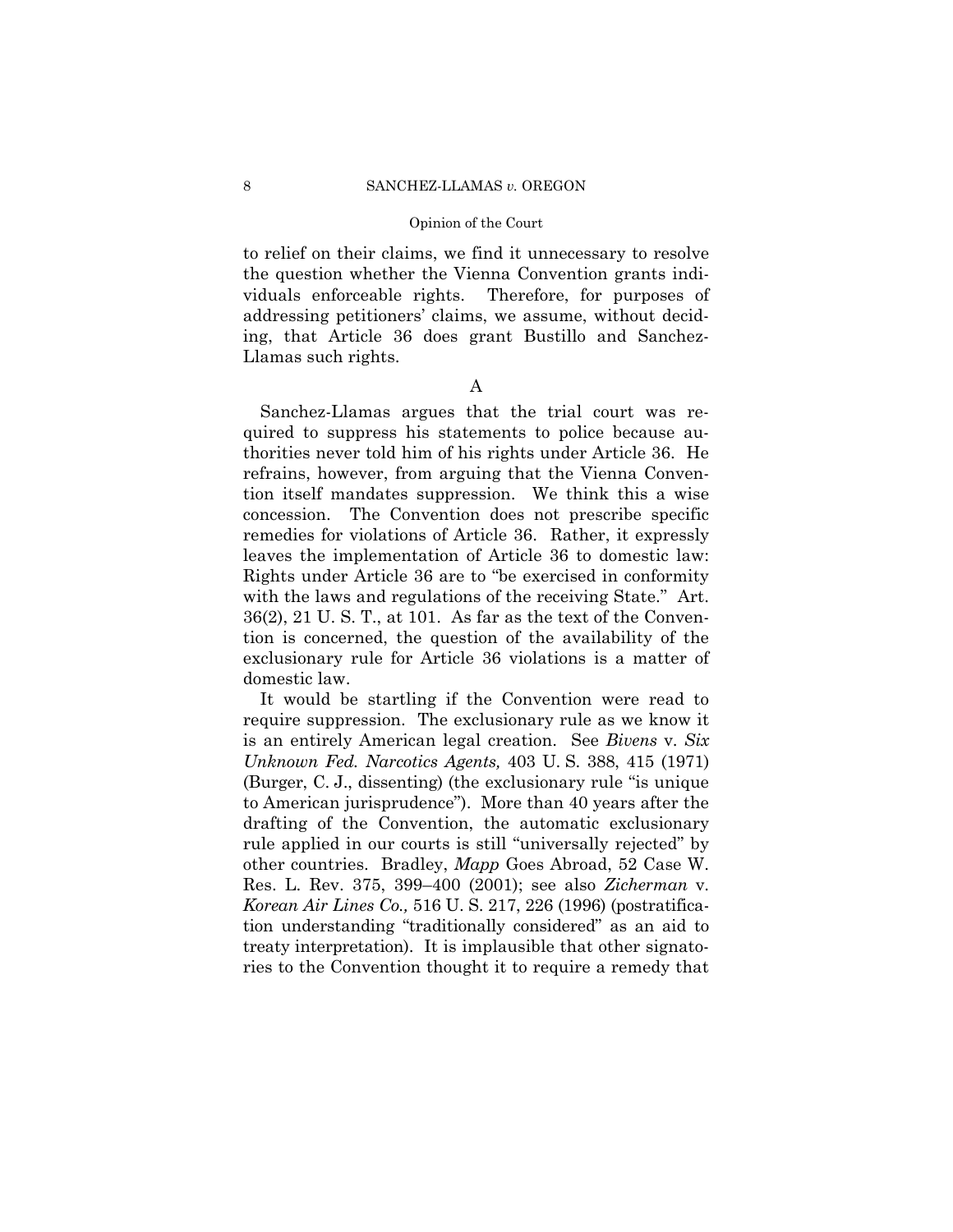nearly all refuse to recognize as a matter of domestic law. There is no reason to suppose that Sanchez-Llamas would be afforded the relief he seeks here in any of the other 169 countries party to the Vienna Convention.3

 For good reason then, Sanchez-Llamas argues only that suppression is required because it is the appropriate remedy for an Article 36 violation under United States law, and urges us to require suppression for Article 36 violations as a matter of our "authority to develop remedies for the enforcement of federal law in state-court criminal proceedings.î Reply Brief for Petitioner in No.

óóóóóó

<sup>3</sup>See Declaration of Ambassador Maura A. Harty, Annex 4 to Counter-Memorial of the United States in *Case Concerning Avena and other Mexican Nationals (Mex.* v. *U. S.)*, 2004 I. C. J. No. 128, p. A386,  $\P$ 41 (Oct. 25, 2003) (Harty Declaration) ("With the possible exception of Brazil, we are not aware of a single country that has a law, regulation or judicial decision requiring that a statement taken before consular notification and access automatically must be excluded from use at trialî (footnote omitted)). According to the Harty Declaration, the American Embassy in Brazil has been advised that Brazil considers consular notification to be a right under the Brazilian Constitution. Neither the declaration nor the parties point to a case in which a Brazilian court has suppressed evidence because of a violation of that right.

In a few cases, as several *amici* point out, the United Kingdom and Australia appear to have applied a discretionary rule of exclusion for violations of domestic statutes implementing the Vienna Convention. See Brief for United States as *Amicus Curiae* 26, and n. 9; Brief for National Association of Criminal Defense Lawyers as *Amicus Curiae*  16<sup> $-23$ </sup>. The dissent similarly relies on two cases from Australia, *post*, at 32 (opinion of BREYER, J.) (citing *Tan Seng Kiah* v. *Queen* (2001) 160 F. L. R. 26 (Ct. Crim. App. N. Terr.) and *Queen* v. *Tan* [2001] W. A. S. C. 275 (Sup. Ct. W. Australia in Crim.)), where consular notification rights are governed by a domestic statute that provides rights beyond those required by Article 36 itself. See Crimes Act, No. 12, 1914, ß23p (Australia). The Canadian case on which the dissent relies, *post*, at 32, denied suppression, and concerned only the court's general discretionary authority to exclude a confession "whose admission would adversely affect the fairness of an accused's trial." *Queen v*. *Partak* [2001] 160 C. C. C. 3d 553, ¶61 (Ont. Super. Ct. of J.).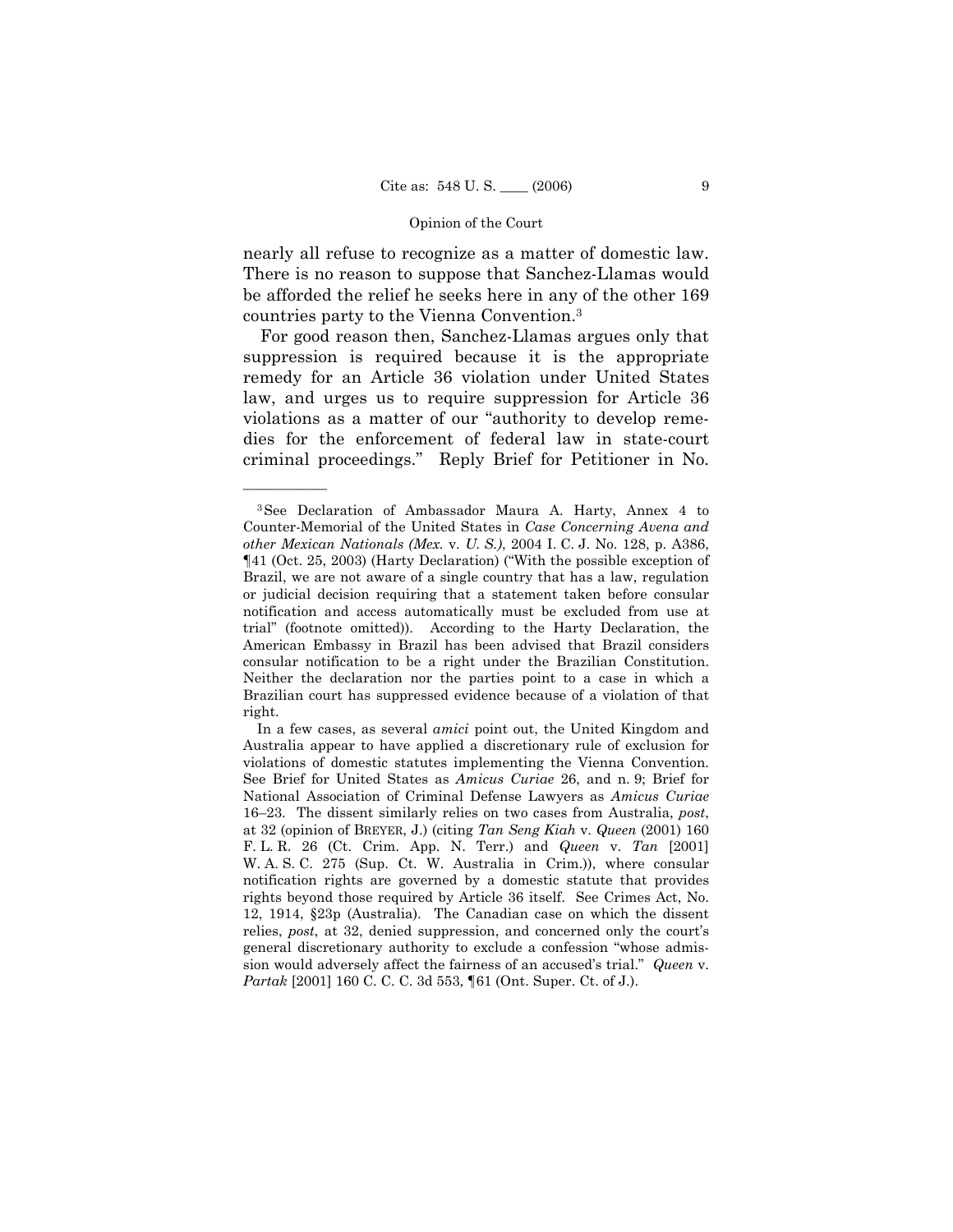$04-10566$ , p. 11.

 For their part, the State of Oregon and the United States, as *amicus curiae,* contend that we lack any such authority over state-court proceedings. They argue that our cases suppressing evidence obtained in violation of federal statutes are grounded in our supervisory authority over the federal courts—an authority that does not extend to state-court proceedings. Brief for Respondent in No. 04–10566, pp. 42–43; Brief for United States 32–34; see *McNabb* v. *United States,* 318 U. S. 332, 341 (1943) (suppressing evidence for violation of federal statute requiring persons arrested without a warrant to be promptly presented to a judicial officer); *Mallory* v. *United States,* 354 U. S. 449 (1957) (suppressing evidence for violation of similar requirement of Fed. Rule Crim. Proc. 5(a)); *Miller* v. *United States,* 357 U. S. 301 (1958) (suppressing evidence obtained incident to an arrest that violated 18 U. S. C. ß3109). Unless required to do so by the Convention itself, they argue, we cannot direct Oregon courts to exclude Sanchez-Llamasí statements from his criminal trial.

 To the extent Sanchez-Llamas argues that we should invoke our supervisory authority, the law is clear: "It is beyond dispute that we do not hold a supervisory power over the courts of the several States.î *Dickerson* v. *United States,* 530 U. S. 428, 438 (2000); see also *Smith* v. *Phillips,*  $455$  U. S.  $209$ ,  $221$  (1982) ("Federal courts hold no supervisory authority over state judicial proceedings and may intervene only to correct wrongs of constitutional dimension"). The cases on which Sanchez-Llamas principally relies are inapplicable in light of the limited reach of our supervisory powers. *Mallory* and *McNabb* plainly rest on our supervisory authority. *Mallory, supra,* at 453; *McNabb, supra,* at 340. And while *Miller* is not clear about its authority for requiring suppression, we have understood it to have a similar basis. See *Ker* v. *California,* 374 U. S. 23, 31 (1963).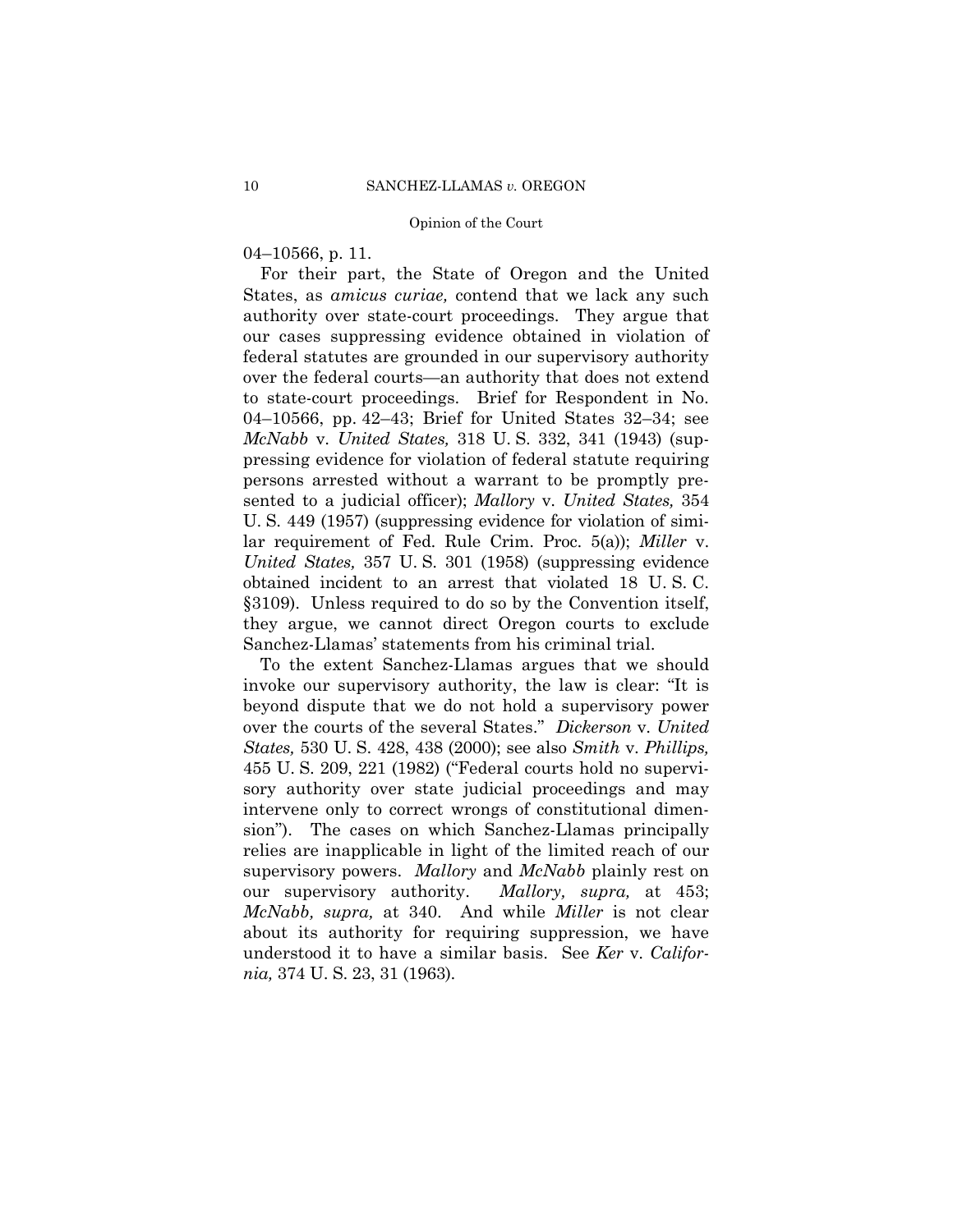We also agree with the State of Oregon and the United States that our authority to create a judicial remedy applicable in state court must lie, if anywhere, in the treaty itself. Under the Constitution, the President has the power, "by" and with the Advice and Consent of the Senate, to make Treaties." Art. II, §2, cl. 2. The United States ratified the Convention with the expectation that it would be interpreted according to its terms. See Restatement (Third) of Foreign Relations Law of the United States ß325(1) (1986) ("An international agreement is to be interpreted in good faith in accordance with the ordinary meaning to be given to its terms in their context and in the light of its object and purposeî). If we were to require suppression for Article 36 violations without some authority in the Convention, we would in effect be supplementing those terms by enlarging the obligations of the United States under the Convention. This is entirely inconsistent with the judicial function. Cf. *The Amiable Isabella,* 6 Wheat. 1, 71 (1821) (Story, J.) (" $|T|\text{o}$ alter, amend, or add to any treaty, by inserting any clause, whether small or great, important or trivial, would be on our part an usurpation of power, and not an exercise of judicial functions. It would be to make, and not to construe a treaty").

 Of course, it is well established that a self-executing treaty binds the States pursuant to the Supremacy Clause, and that the States therefore must recognize the force of the treaty in the course of adjudicating the rights of litigants. See, *e.g., Hauenstein* v. *Lynham,* 100 U. S. 483 (1880). And where a treaty provides for a particular judicial remedy, there is no issue of intruding on the constitutional prerogatives of the States or the other federal branches. Courts must apply the remedy as a requirement of federal law. Cf. 18 U. S. C. ß2515; *United States* v. *Giordano,* 416 U. S.  $505, 524-525$  (1974). But where a treaty does not provide a particular remedy, either expressly or implicitly, it is not for the federal courts to impose one on the States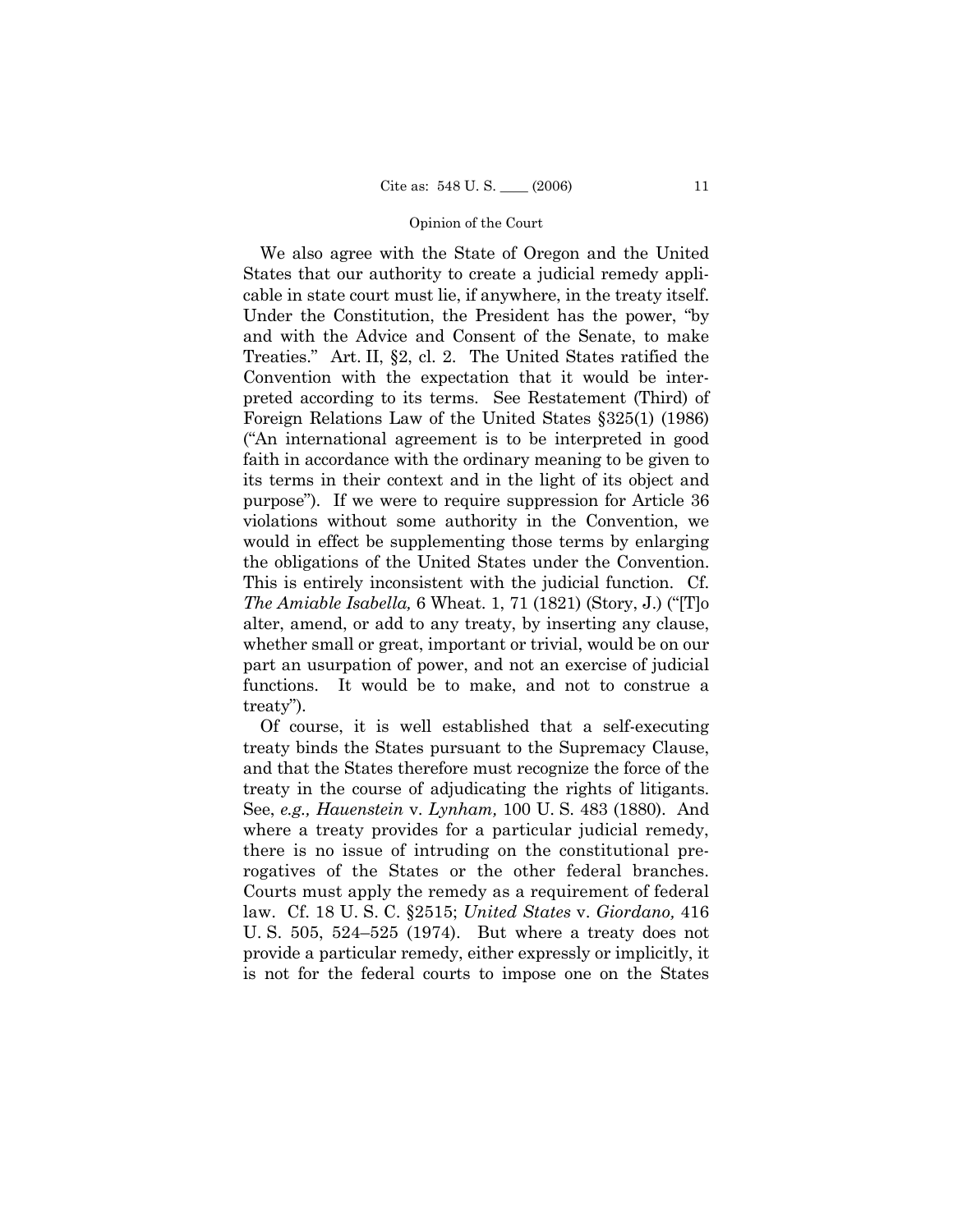through lawmaking of their own.

Sanchez-Llamas argues that the language of the Convention implicitly requires a judicial remedy because it states that the laws and regulations governing the exercise of Article 36 rights "must enable *full effect* to be given to the purposes for which the rights  $\dots$  are intended," Art.  $36(2)$ , 21 U.S.T., at 101 (emphasis added). In his view, although "full effect" may not automatically require an exclusionary rule, it does require an appropriate judicial remedy of *some* kind. There is reason to doubt this interpretation. In particular, there is little indication that other parties to the Convention have interpreted Article 36 to require a judicial remedy in the context of criminal prosecutions. See Department of State Answers to Questions Posed by the First Circuit in United States v. Nai Fook Li, No. 97–2034 etc., p. A–9 (Oct. 15, 1999) ("We are unaware of any country party to the [Vienna Convention] that provides remedies for violations of consular notification through its domestic criminal justice system").

Nevertheless, even if Sanchez-Llamas is correct that Article 36 implicitly requires a judicial remedy, the Convention equally states that Article 36 rights "shall be exercised in conformity with the laws and regulations of the receiving State." Art.  $36(2)$ , 21 U.S. T., at 101. Under our domestic law, the exclusionary rule is not a remedy we apply lightly. "[O]ur cases have repeatedly emphasized that the rule's 'costly toll' upon truth-seeking and law enforcement objectives presents a high obstacle for those urging application of the rule." Pennsylvania Bd. of Probation and Parole v. Scott, 524 U.S. 357, 364-365 (1998). Because the rule's social costs are considerable, suppression is warranted only where the rule's "remedial objectives are thought most efficaciously served." United States v. Leon, 468 U.S. 897, 908 (1984) (quoting United States v. Calandra, 414 U.S. 338, 348 (1974)).

We have applied the exclusionary rule primarily to deter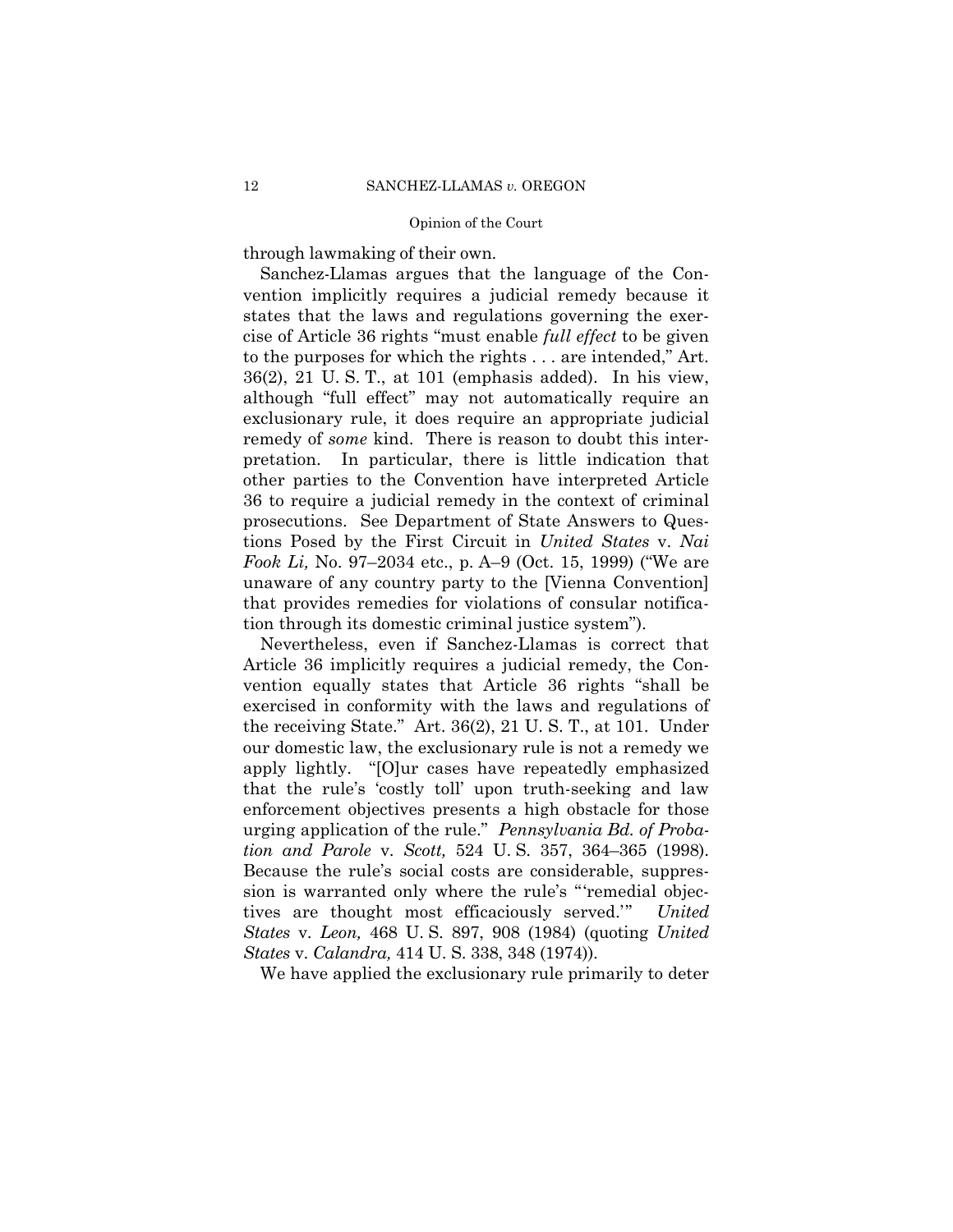constitutional violations. In particular, we have ruled that the Constitution requires the exclusion of evidence obtained by certain violations of the Fourth Amendment, see *Taylor* v. *Alabama,* 457 U. S. 687, 694 (1982) (arrests in violation of the Fourth Amendment); *Mapp* v. *Ohio,* 367 U. S.  $643$ ,  $655-657$  (1961) (unconstitutional searches and seizures), and confessions exacted by police in violation of the right against compelled self-incrimination or due process, see *Dickerson,* 530 U. S., at 435 (failure to give *Miranda* warnings); *Payne* v. *Arkansas,* 356 U. S. 560, 568 (1958) (involuntary confessions).

 The few cases in which we have suppressed evidence for statutory violations do not help Sanchez-Llamas. In those cases, the excluded evidence arose directly out of statutory violations that implicated important Fourth and Fifth Amendment interests. *McNabb*, for example, involved the suppression of incriminating statements obtained during a prolonged detention of the defendants, in violation of a statute requiring persons arrested without a warrant to be promptly presented to a judicial officer. We noted that the statutory right was intended to "avoid all the evil implications of secret interrogation of persons accused of crime,"  $318$  U.S., at  $344$ , and later stated that  $McNabb$  was "responsive to the same considerations of Fifth Amendment policy that  $\dots$  face[d] us  $\dots$  as to the states" in *Miranda*, 384 U. S., at 463. Similarly, in *Miller*, we required suppression of evidence that was the product of a search incident to an unlawful arrest. 357 U. S., at 305; see *California* v. *Hodari D.*, 499 U. S. 621, 624 (1991) ("We have long understood that the Fourth Amendment's protection against 'unreasonable ... seizures' includes seizure of the personî).

 The violation of the right to consular notification, in contrast, is at best remotely connected to the gathering of evidence. Article 36 has nothing whatsoever to do with searches or interrogations. Indeed, Article 36 does not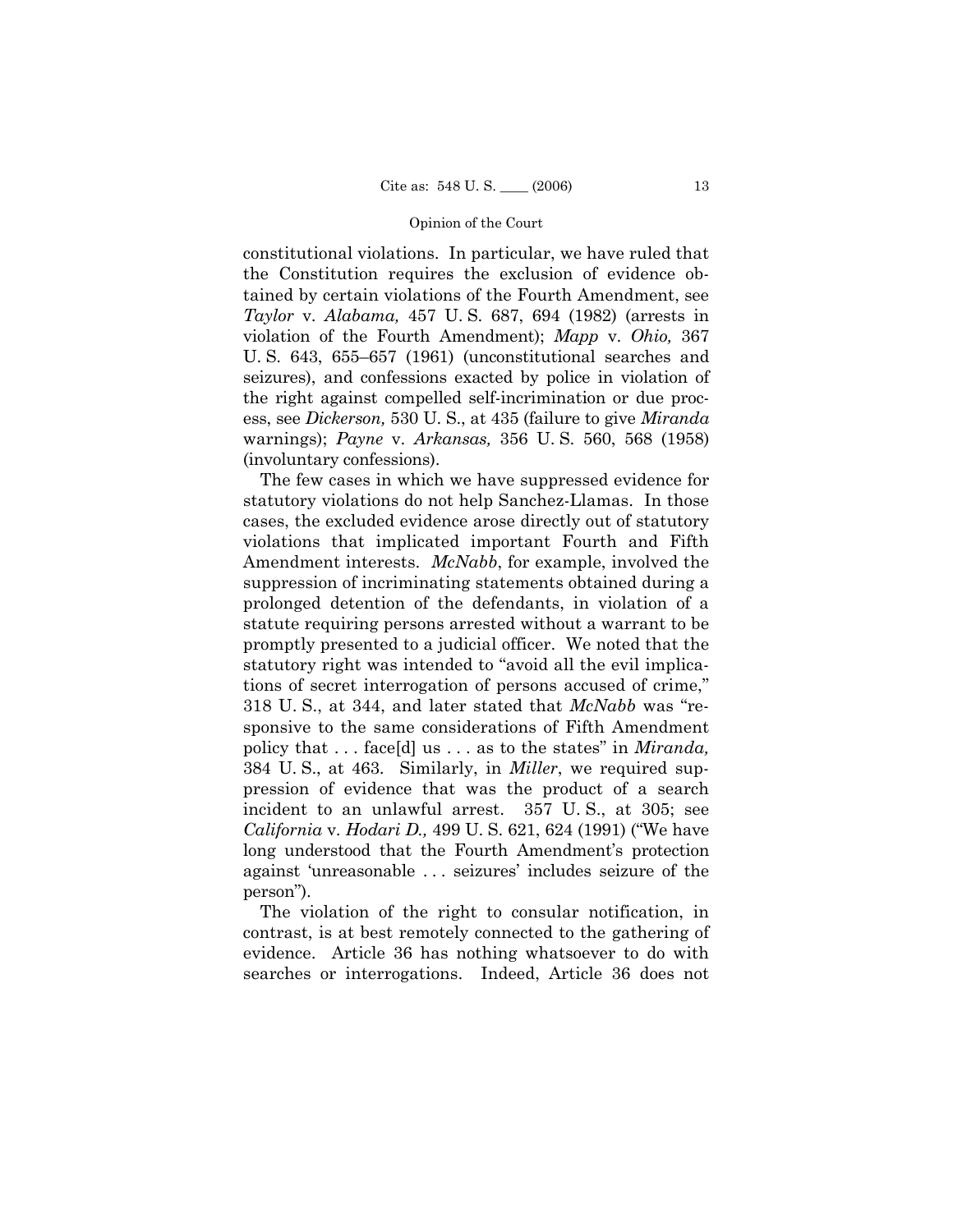guarantee defendants *any* assistance at all. The provision secures only a right of foreign nationals to have their consulate *informed* of their arrest or detention—not to have their consulate intervene, or to have law enforcement authorities cease their investigation pending any such notice or intervention. In most circumstances, there is likely to be little connection between an Article 36 violation and evidence or statements obtained by police.

 Moreover, the reasons we often require suppression for Fourth and Fifth Amendment violations are entirely absent from the consular notification context. We require exclusion of coerced confessions both because we disapprove of such coercion and because such confessions tend to be unreliable. *Watkins* v. *Sowders,* 449 U. S. 341, 347 (1981). We exclude the fruits of unreasonable searches on the theory that without a strong deterrent, the constraints of the Fourth Amendment might be too easily disregarded by law enforcement. *Elkins* v. *United States,* 364 U. S. 206, 217 (1960). The situation here is quite different. The failure to inform a defendant of his Article 36 rights is unlikely, with any frequency, to produce unreliable confessions. And unlike the search-and-seizure context—where the need to obtain valuable evidence may tempt authorities to transgress Fourth Amendment limitations—police win little, if any, practical advantage from violating Article 36. Suppression would be a vastly disproportionate remedy for an Article 36 violation.

 Sanchez-Llamas counters that the failure to inform defendants of their right to consular notification gives them "a misleadingly incomplete picture of [their] legal options," Brief for Petitioner in No. 04–10566, p. 42, and that suppression will give authorities an incentive to abide by Article 36.

 Leaving aside the suggestion that it is the role of police generally to advise defendants of their legal options, we think other constitutional and statutory requirements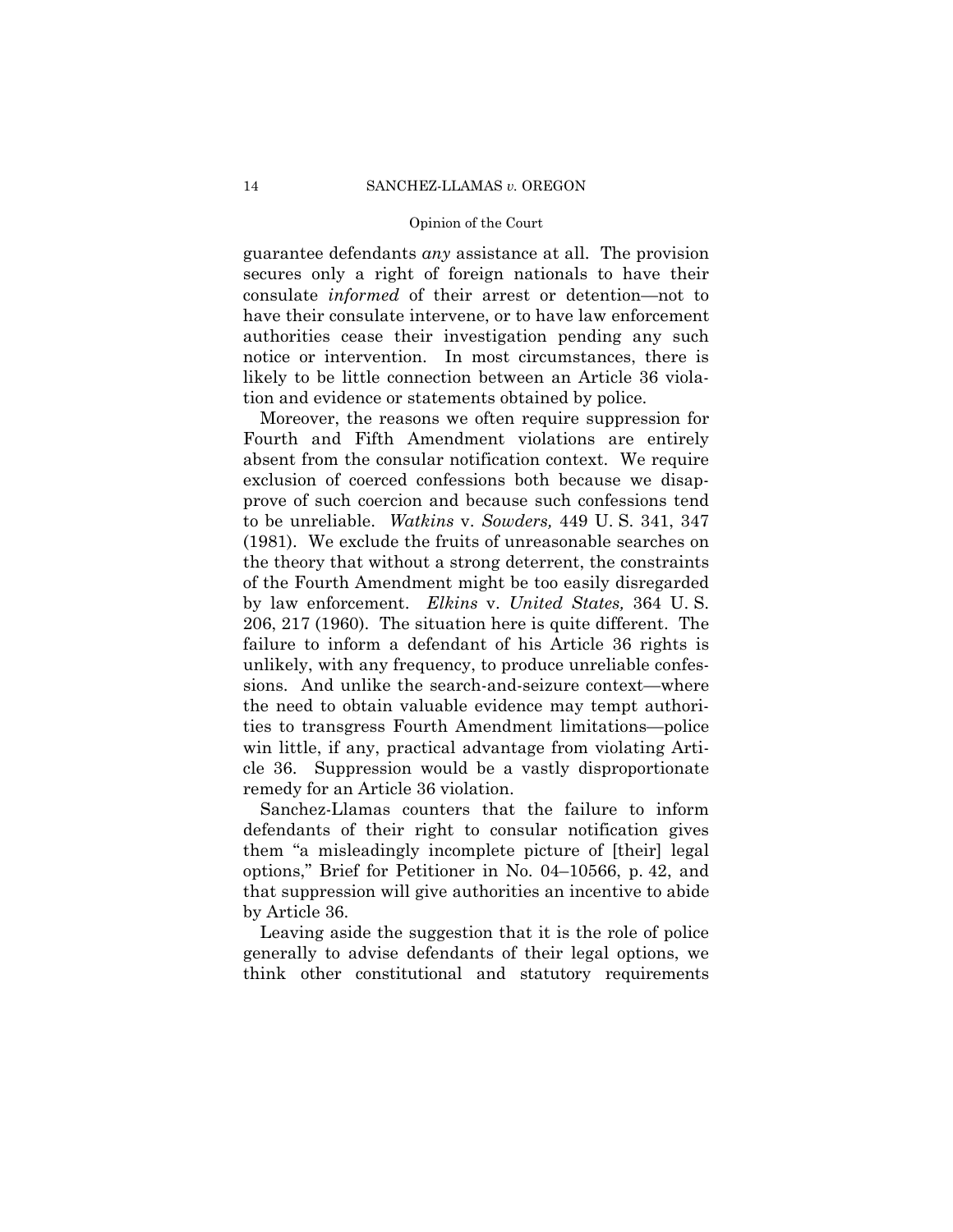effectively protect the interests served, in Sanchez-Llamasí view, by Article 36. A foreign national detained on suspicion of crime, like anyone else in our country, enjoys under our system the protections of the Due Process Clause. Among other things, he is entitled to an attorney, and is protected against compelled self-incrimination. See *Wong Wing* v. *United States*, 163 U.S. 228, 238 (1896) ("[A]ll persons within the territory of the United States are entitled to the protection guaranteed byî the Fifth and Sixth Amendments). Article 36 adds little to these "legal options," and we think it unnecessary to apply the exclusionary rule where other constitutional and statutory protections—many of them already enforced by the exclusionary rule safeguard the same interests Sanchez-Llamas claims are advanced by Article 36.

 Finally, suppression is not the only means of vindicating Vienna Convention rights. A defendant can raise an Article 36 claim as part of a broader challenge to the voluntariness of his statements to police. If he raises an Article 36 violation at trial, a court can make appropriate accommodations to ensure that the defendant secures, to the extent possible, the benefits of consular assistance. Of course, diplomatic avenues—the primary means of enforcing the Convention—also remain open.

 In sum, neither the Vienna Convention itself nor our precedents applying the exclusionary rule support suppression of Sanchez-Llamasí statements to police.

 The Virginia courts denied petitioner Bustilloís Article 36 claim on the ground that he failed to raise it at trial or on direct appeal. The general rule in federal habeas cases is that a defendant who fails to raise a claim on direct appeal is barred from raising the claim on collateral review. See *Massaro* v. *United States,* 538 U. S. 500, 504 (2003); *Bousley* v. *United States,* 523 U. S. 614, 621 (1998).

B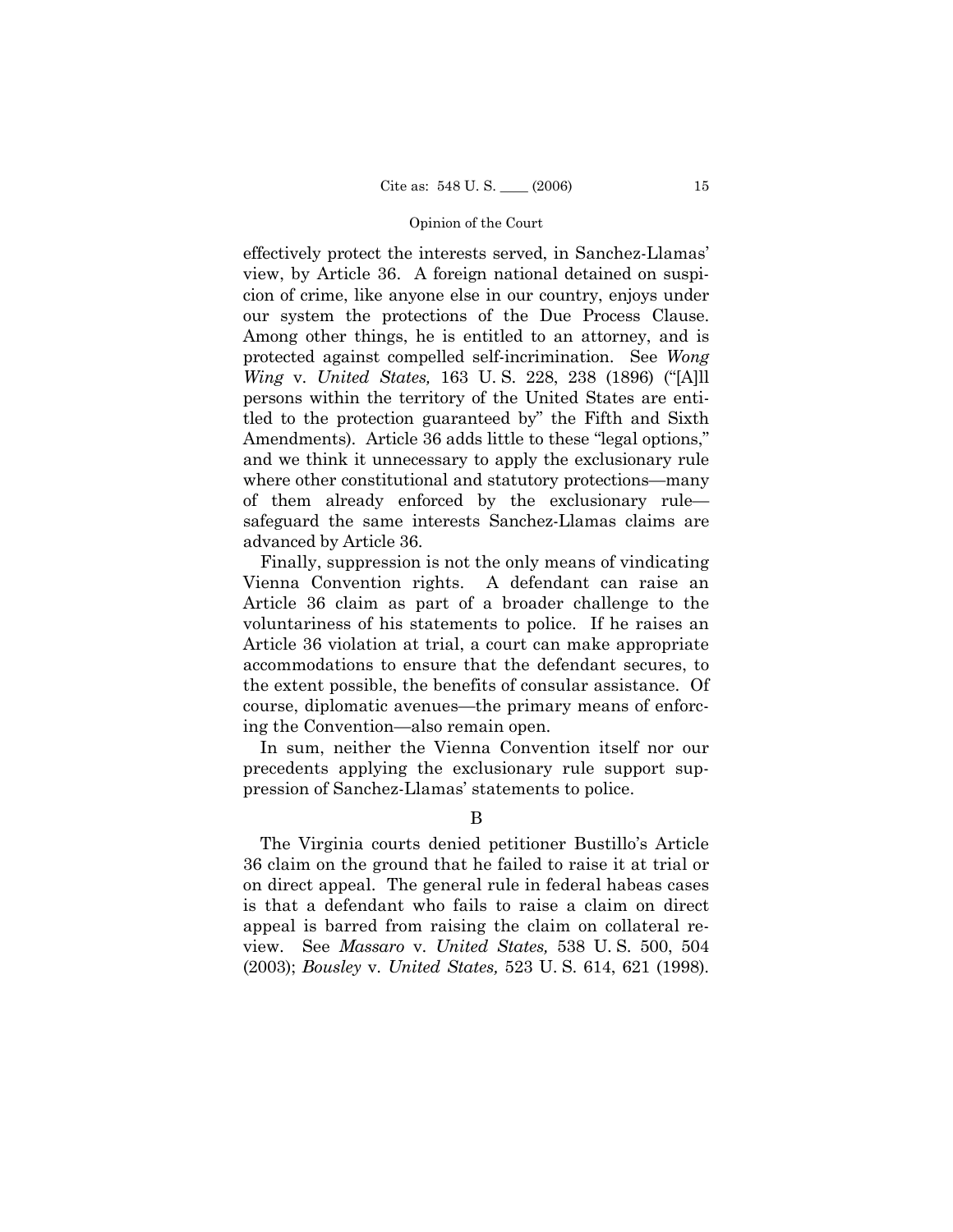There is an exception if a defendant can demonstrate both "cause" for not raising the claim at trial, and "prejudice" from not having done so. *Massaro, supra,* at 504. Like many States, Virginia applies a similar rule in state postconviction proceedings, and did so here to bar Bustilloís Vienna Convention claim. Normally, in our review of state-court judgments, such rules constitute an adequate and independent state-law ground preventing us from reviewing the federal claim. *Coleman* v. *Thompson,* 501 U. S. 722, 729 (1991). Bustillo contends, however, that state procedural default rules cannot apply to Article 36 claims. He argues that the Convention requires that Article 36 rights be given "'full effect'" and that Virginia's procedural default rules "prevented any effect (much less ëfull effectí) from being given toî those rights. Brief for Petitioner in No.  $05-51$ , p. 35.

 This is not the first time we have been asked to set aside procedural default rules for a Vienna Convention claim. Respondent Johnson and the United States persuasively argue that this question is controlled by our decision in *Breard* v. *Greene,* 523 U. S. 371 (1998) *(per curiam)*. In *Breard*, the petitioner failed to raise an Article 36 claim in state court—at trial or on collateral review—and then sought to have the claim heard in a subsequent federal habeas proceeding. *Id.*, at 375. He argued that "the Convention is the 'supreme law of the land' and thus trumps the procedural default doctrine.î *Ibid*. We rejected this argument as "plainly incorrect," for two reasons. *Ibid.* First, we observed, "it has been recognized in international law that, absent a clear and express statement to the contrary, the procedural rules of the forum State govern the implementation of the treaty in that State." *Ibid*. Furthermore, we reasoned that while treaty protections such as Article 36 may constitute supreme federal law, this is "no less true of provisions of the Constitution itself, to which rules of procedural default apply.<sup>n</sup> *Id.*, at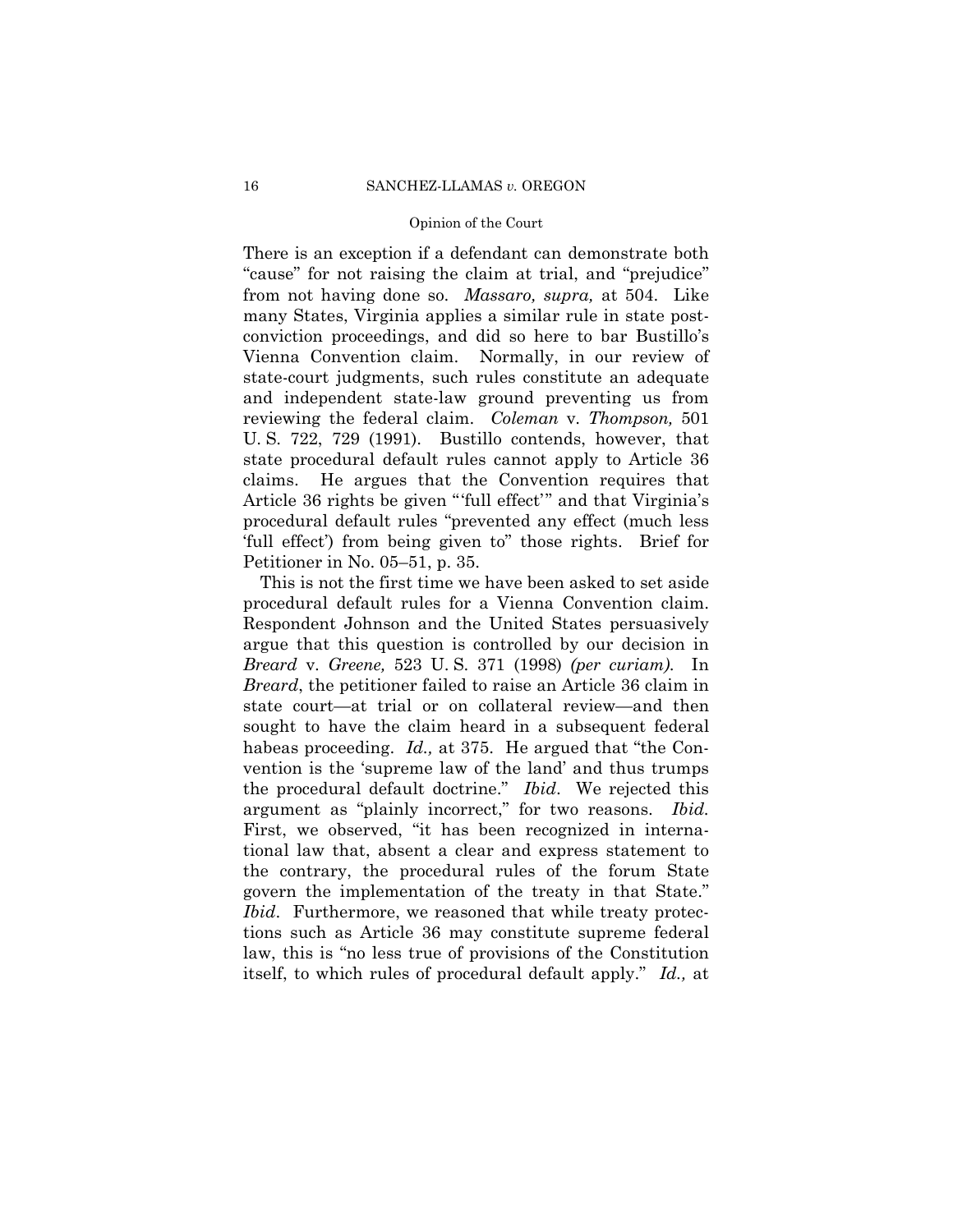376. In light of *Breard*ís holding, Bustillo faces an uphill task in arguing that the Convention requires States to set aside their procedural default rules for Article 36 claims.

 Bustillo offers two reasons why *Breard* does not control his case. He first argues that *Breard*ís holding concerning procedural default was "unnecessary to the result," Brief for Petitioner in No.  $05-51$ , p. 45, because the petitioner there could not demonstrate prejudice from the default and because, in any event, a subsequent federal statute the Antiterrorism and Effective Death Penalty Act of 1996, 110 Stat. 1214—superseded any right the petitioner had under the Vienna Convention to have his claim heard on collateral review. We find Bustilloís contention unpersuasive. Our resolution of the procedural default question in *Breard* was the principal reason for the denial of the petitioner's claim, and the discussion of the issue occupied the bulk of our reasoning. See  $523$  U.S., at  $375-377$ . It is no answer to argue, as Bustillo does, that the holding in *Breard* was "unnecessary" simply because the petitioner in that case had several ways to lose. See *Richmond Screw Anchor Co.* v. *United States,* 275 U. S. 331, 340 (1928).

 Bustilloís second reason is less easily dismissed. He argues that since *Breard*, the ICJ has interpreted the Vienna Convention to preclude the application of procedural default rules to Article 36 claims. The *LaGrand Case (F. R. G.* v. *U. S.)*, 2001 I. C. J. 466 (Judgment of June 27) *(LaGrand)*, and the *Case Concerning Avena and other Mexican Nationals (Mex.* v. *U. S.)*, 2004 I. C. J. No. 128 (Judgment of Mar. 31) *(Avena),* were brought before the ICJ by the governments of Germany and Mexico, respectively, on behalf of several of their nationals facing death sentences in the United States. The foreign governments claimed that their nationals had not been informed of their right to consular notification. They further argued that application of the procedural default rule to their nationalsí Vienna Convention claims failed to give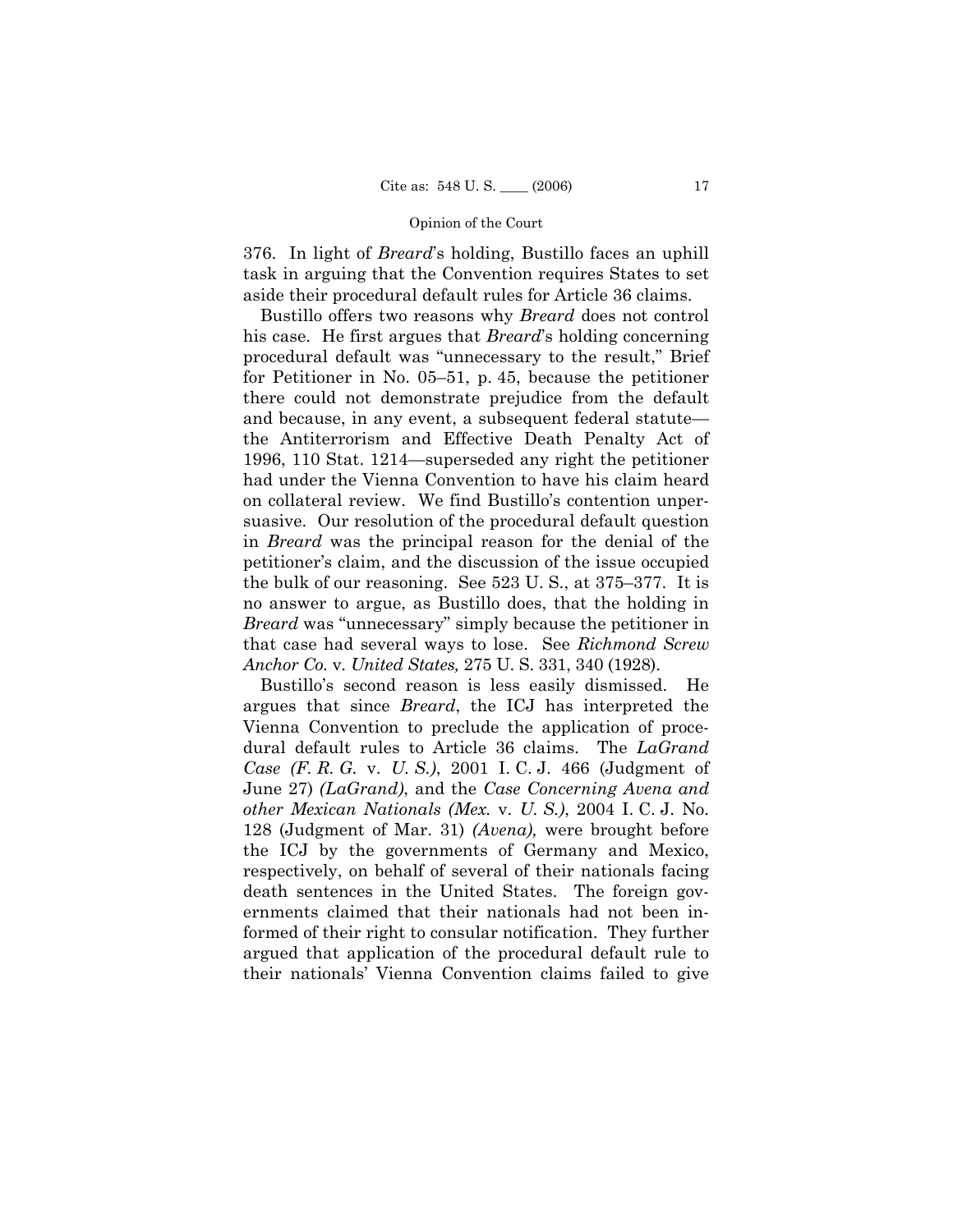"full effect" to the purposes of the Convention, as required by Article 36. The ICJ agreed, explaining that the defendants had procedurally defaulted their claims "because of the failure of the American authorities to comply with their obligation under Article 36." LaGrand, supra, at 497,  $[91]$ ; see also Avena, supra,  $[113]$ . Application of the procedural default rule in such circumstances, the ICJ reasoned, "prevented [courts] from attaching any legal significance" to the fact that the violation of Article 36 kept the foreign governments from assisting in their nationals' defense. LaGrand, supra, at 497, [91; see also Avena, supra,  $\P$ 113.

Bustillo argues that *LaGrand* and *Avena* warrant revisiting the procedural default holding of *Breard*. In a similar vein, several *amici* contend that "the United States is *obligated* to comply with the Convention, as *interpreted* by *the ICJ*." Brief for ICJ Experts 11 (emphases added). We Although the ICJ's interpretation deserves disagree. "respectful consideration," Breard, supra, at 375, we conclude that it does not compel us to reconsider our understanding of the Convention in Breard.<sup>4</sup>

Under our Constitution, "[t]he judicial Power of the United States" is "vested in one supreme Court, and in such inferior Courts as the Congress may from time to time ordain and establish." Art. III, §1. That "judicial" Power ... extend[s] to ... Treaties." Id., §2. And, as Chief Justice Marshall famously explained, that judicial power

<sup>&</sup>lt;sup>4</sup>The dissent, in light of LaGrand and Avena, "would read Breard ... as not saying that the Convention never trumps any procedural default rule." Post, at 26 (opinion of BREYER, J.). This requires more than "reading an exception into Breard's language," post, at 27, amounting instead to overruling *Breard*'s plain holding that the Convention does not trump the procedural default doctrine. While the appeal of such a course to a *Breard* dissenter may be clear, see 523 U.S., at 380 (BREYER, J., dissenting), "respectful consideration" of precedent should begin at home.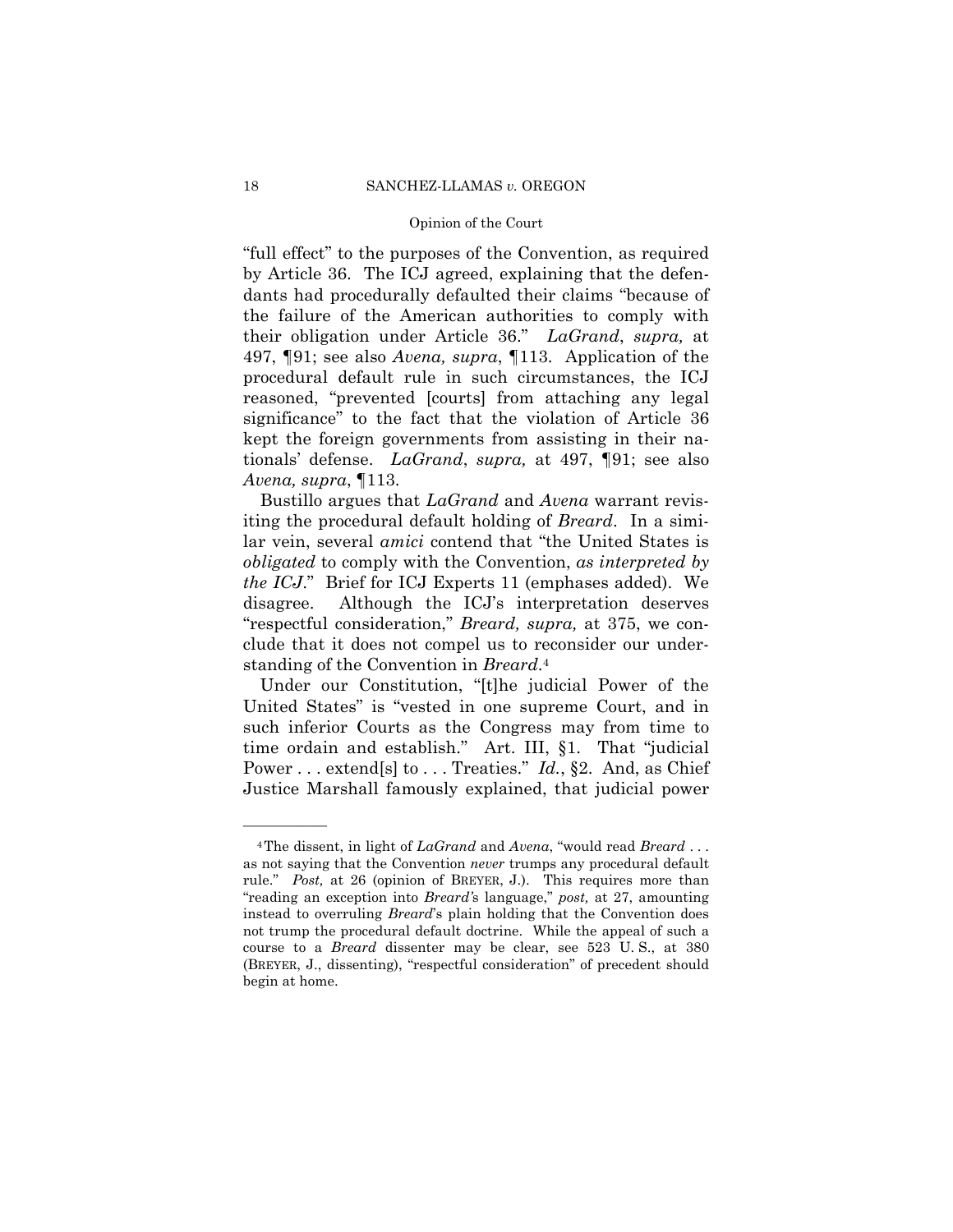includes the duty "to say what the law is." Marbury v. *Madison*, 1 Cranch 137, 177 (1803). If treaties are to be given effect as federal law under our legal system, determining their meaning as a matter of federal law "is emphatically the province and duty of the judicial department," headed by the "one supreme Court" established by the Constitution. *Ibid.*; see also *Williams v. Taylor*, 529 U.S. 362, 378–379 (2000) (opinion of STEVENS, J.) ("At the core of [the judicial] power is the federal courts' independent responsibility—independent from its coequal branches in the Federal Government, and independent from the separate authority of the several States—to interpret federal law"). It is against this background that the United States ratified, and the Senate gave its advice and consent to, the various agreements that govern referral of Vienna Convention disputes to the ICJ.

Nothing in the structure or purpose of the ICJ suggests that its interpretations were intended to be conclusive on our courts.<sup>5</sup> The ICJ's decisions have "no binding force

<sup>&</sup>lt;sup>5</sup>The dissent's extensive list of lower court opinions that have "looked" to the ICJ for guidance," post, at  $21-22$ , is less impressive than first appears. Many of the cited opinions merely refer to, or briefly describe, ICJ decisions without in any way relying on them as authority. See, e.g., Committee of United States Citizens Living in Nicaragua v. Reagan, 859 F. 2d 929, 932, 935 (CADC 1988); Conservation Law Foundation of New England v. Secretary of Interior, 790 F. 2d 965, 967 (CA1 1986); Narenji v. Civiletti, 617 F. 2d 745, 748 (CADC 1979); Diggs v. Richardson, 555 F. 2d 848, 849 (CADC 1976); Rogers v. Societe Internationale Pour Participations Industrielles et Commerciales, S. A., 278 F. 2d 268, 273, n. 3 (CADC 1960) (Fahy, J., dissenting). Others cite ICJ opinions alongside law review articles for general propositions about international law. See, e.g., McKesson Corp. v. Islamic Republic of Iran, 52 F. 3d 346, 352 (CADC 1995); Princz v. Federal Republic of Germany, 26 F. 3d 1166, 1180, 1184 (CADC 1994) (Wald, J., dissenting); Sadat v. Mertes, 615 F. 2d 1176, 1187, n. 14 (CA7 1980); United States v. Postal, 589 F. 2d 862, 869 (CA5 1979). Moreover, all but two of the cited decisions from this Court concern technical issues of boundary demarcation. See post, at 21.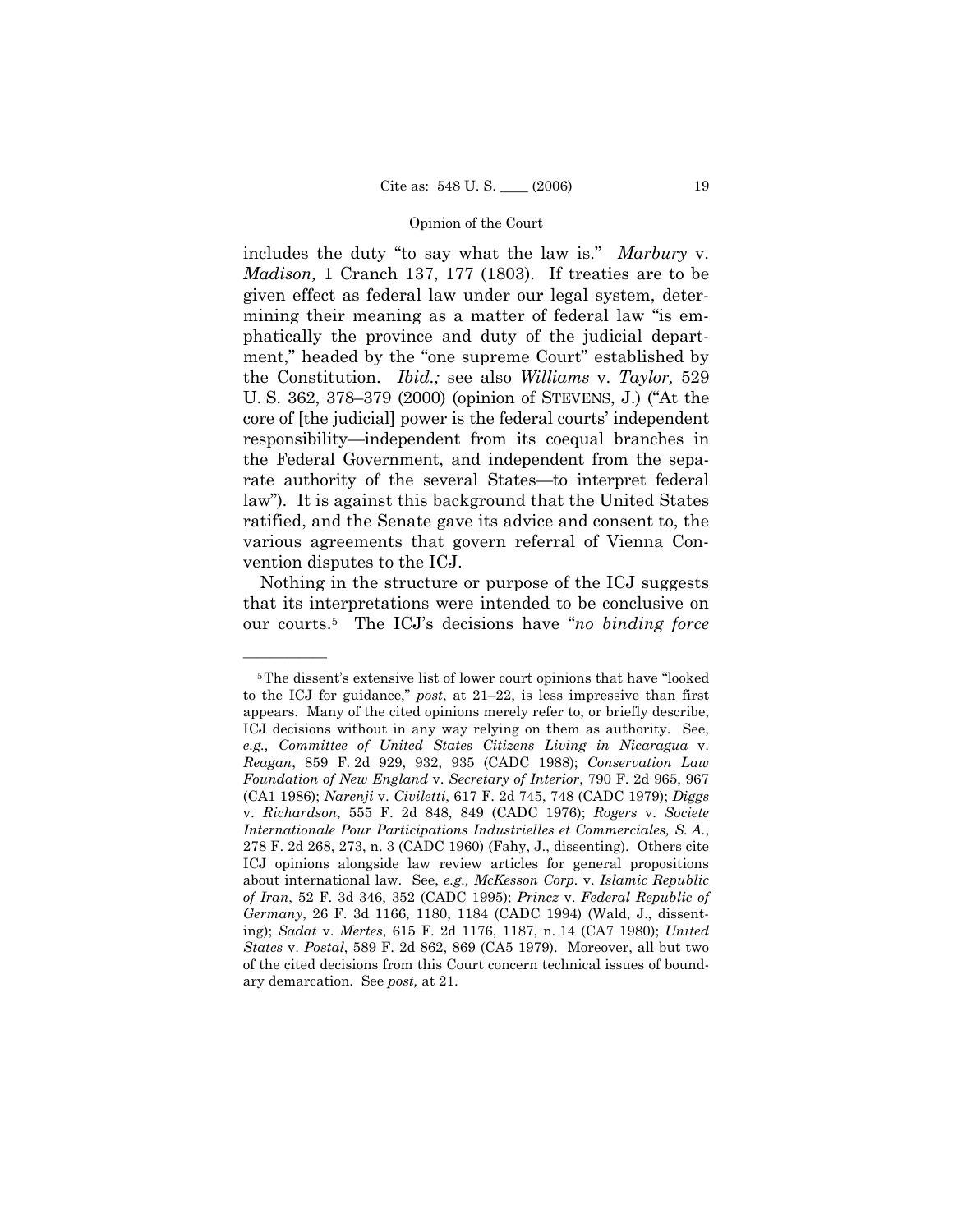except between the parties and in respect of that particular case," Statute of the International Court of Justice, Art. 59, 59 Stat. 1062, T. S. No. 993 (1945) (emphasis added). Any interpretation of law the ICJ renders in the course of resolving particular disputes is thus not binding precedent *even as to the ICJ itself;* there is accordingly little reason to think that such interpretations were intended to be controlling on our courts. The ICJ's principal purpose is to arbitrate particular disputes between national governments.  $Id.$ , at 1055 (ICJ is "the principal judicial organ of the United Nations"); see also Art. 34, *id.*, at 1059 ("Only states [*i.e.*, countries] may be parties in cases before the Court"). While each member of the United Nations has agreed to comply with decisions of the ICJ "in any case to which it is a party," United Nations Charter, Art. 94(1), 59 Stat. 1051, T. S. No. 933 (1945), the Charter's procedure for noncompliance—referral to the Security Council by the aggrieved state—contemplates quintessentially *international* remedies, Art. 94(2), *ibid.*

In addition, "[w]hile courts interpret treaties for themselves, the meaning given them by the departments of government particularly charged with their negotiation and enforcement is given great weight." *Kolovrat* v. Ore*gon,* 366 U. S. 187, 194 (1961). Although the United States has agreed to "discharge its international obligationsî in having state courts give effect to the decision in *Avena*, it has not taken the view that the ICJ's interpretation of Article 36 is binding on our courts. President Bush, Memorandum for the Attorney General (Feb. 28, 2005), App. to Brief for United States as *Amicus Curiae* in *Medellín v. Dretke, O. T. 2004, No. 04-5928, p. 9a. More*over, shortly after *Avena*, the United States withdrew from the Optional Protocol concerning Vienna Convention disputes. Whatever the effect of *Avena* and *LaGrand* before this withdrawal, it is doubtful that our courts should give decisive weight to the interpretation of a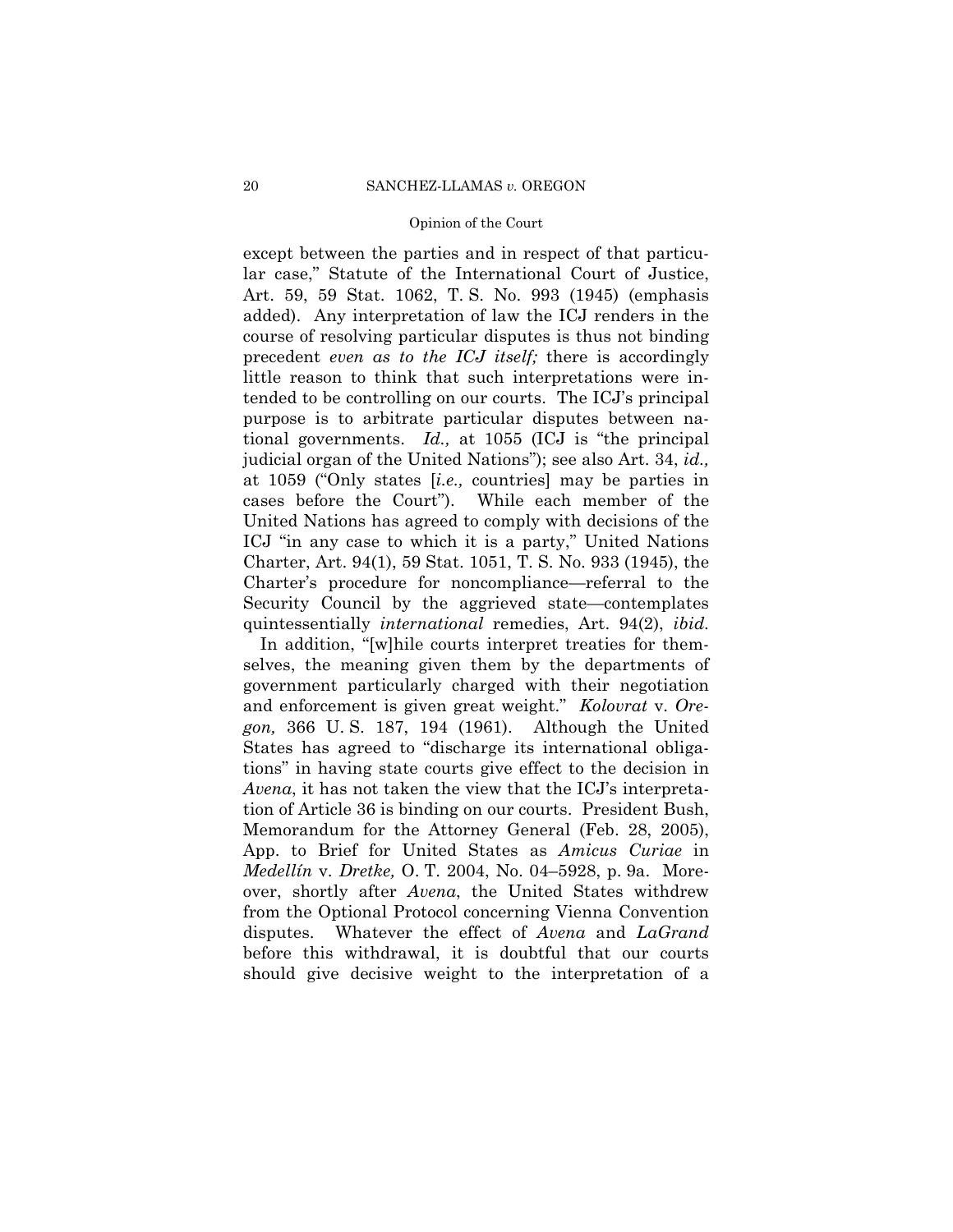tribunal whose jurisdiction in this area is no longer recognized by the United States.

*LaGrand* and *Avena* are therefore entitled only to the ìrespectful considerationî due an interpretation of an international agreement by an international court. *Breard*, 523 U. S., at 375. Even according such consideration, the ICJís interpretation cannot overcome the plain import of Article 36. As we explained in *Breard*, the procedural rules of domestic law generally govern the implementation of an international treaty. *Ibid.* In addition, Article 36 makes clear that the rights it provides "shall be exercised in conformity with the laws and regulations of the receiving State" provided that "full effect  $\dots$  be given to the purposes for which the rights accorded under this Article are intended.î Art. 36(2), 21 U. S. T., at 101. In the United States, this means that the rule of procedural default—which applies even to claimed violations of our Constitution, see *Engle* v. *Isaac,* 456 U. S. 107, 129  $(1982)$ —applies also to Vienna Convention claims. Bustillo points to nothing in the drafting history of Article 36 or in the contemporary practice of other signatories that undermines this conclusion.

 The ICJ concluded that where a defendant was not notified of his rights under Article 36, application of the procedural default rule failed to give "full effect" to the purposes of Article 36 because it prevented courts from attaching "legal significance" to the Article 36 violation. *LaGrand*, 2001 I. C. J., at 497–498,  $\P$  $[90-91$ . This reasoning overlooks the importance of procedural default rules in an adversary system, which relies chiefly on the *parties* to raise significant issues and present them to the courts in the appropriate manner at the appropriate time for adjudication. See *Castro* v. *United States,* 540 U. S. 375, 386 (2003) (SCALIA, J., concurring in part and concurring in judgment) ("Our adversary system is designed around the premise that the parties know what is best for them, and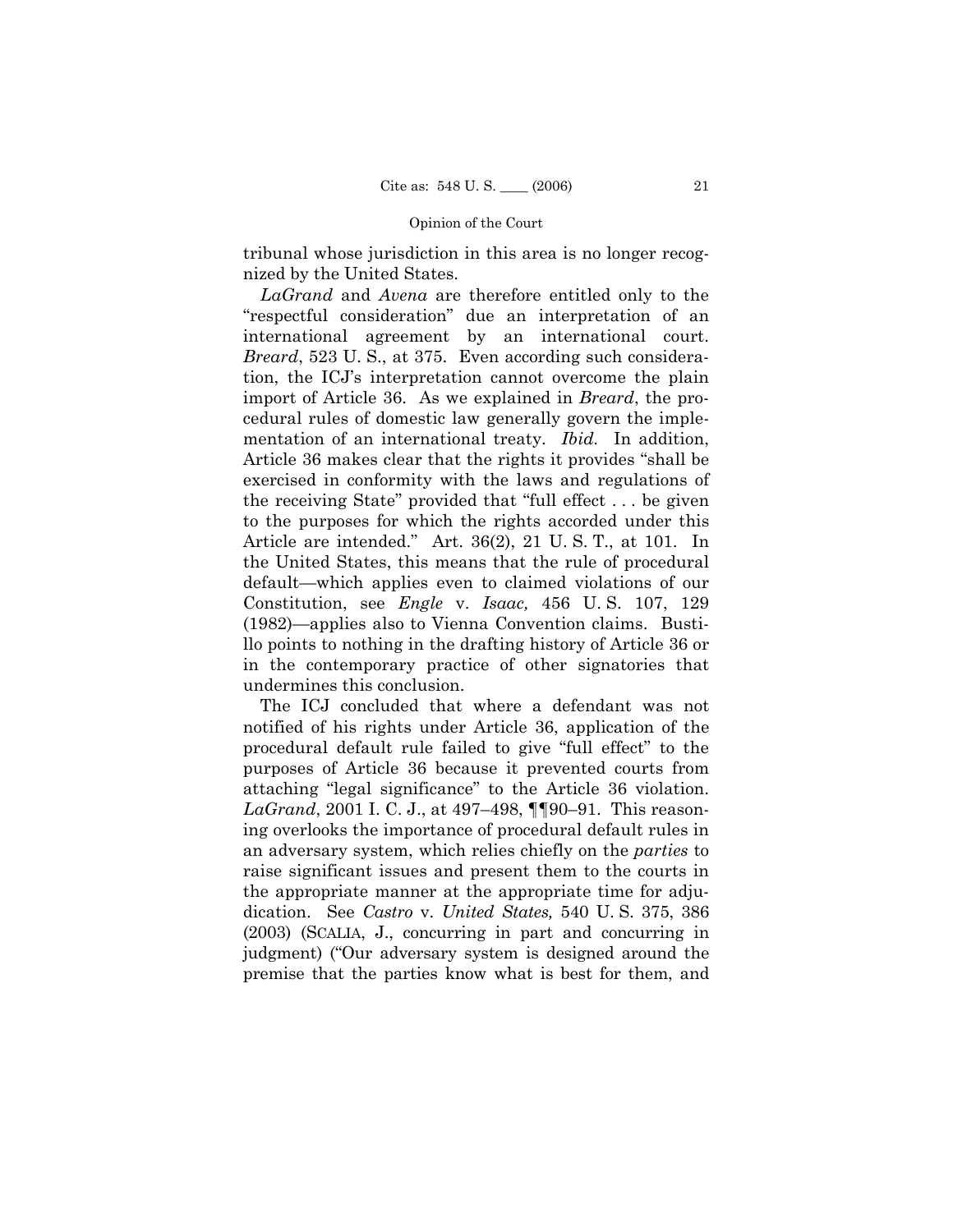are responsible for advancing the facts and arguments entitling them to relief"). Procedural default rules are designed to encourage parties to raise their claims promptly and to vindicate "the law's important interest in the finality of judgments.î *Massaro,* 538 U. S., at 504. The consequence of failing to raise a claim for adjudication at the proper time is generally forfeiture of that claim. As a result, rules such as procedural default routinely deny "legal" significance"-in the *Avena* and *LaGrand* sense-to otherwise viable legal claims.

 Procedural default rules generally take on greater importance in an adversary system such as ours than in the sort of magistrate-directed, inquisitorial legal system characteristic of many of the other countries that are signatories to the Vienna Convention. "What makes a system adversarial rather than inquisitorial is . . . the presence of a judge who does not (as an inquisitor does) conduct the factual and legal investigation himself, but instead decides on the basis of facts and arguments pro and con adduced by the parties.î *McNeil* v. *Wisconsin,* 501 U. S. 171, 181, n. 2 (1991). In an inquisitorial system, the failure to raise a legal error can in part be attributed to the magistrate, and thus to the state itself. In our system, however, the responsibility for failing to raise an issue generally rests with the parties themselves.

The ICJ's interpretation of Article 36 is inconsistent with the basic framework of an adversary system. Under the ICJ's reading of "full effect," Article 36 claims could trump not only procedural default rules, but any number of other rules requiring parties to present their legal claims at the appropriate time for adjudication. If the State's failure to inform the defendant of his Article 36 rights generally excuses the defendant's failure to comply with relevant procedural rules, then presumably rules such as statutes of limitations and prohibitions against filing successive habeas petitions must also yield in the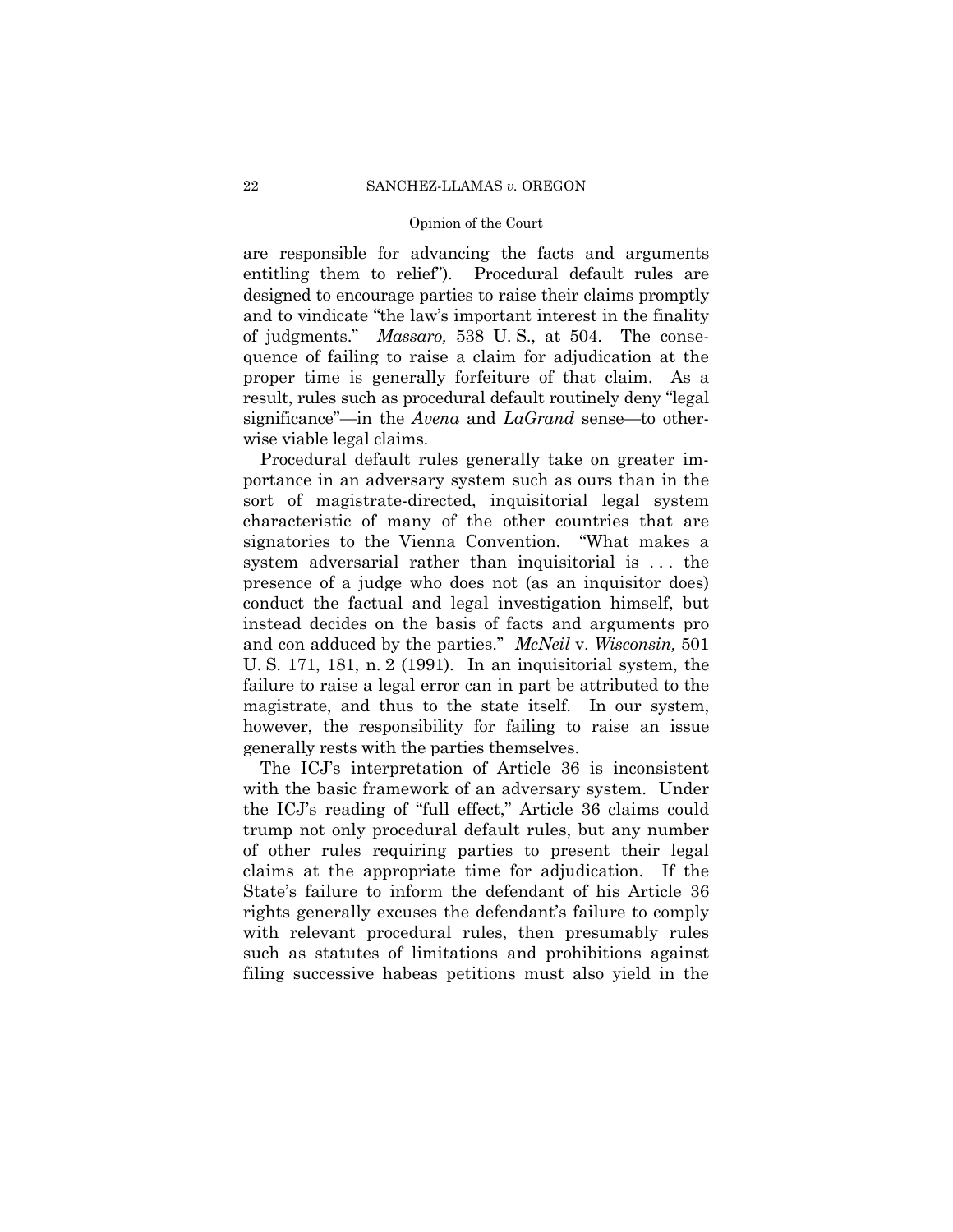face of Article 36 claims. This sweeps too broadly, for it reads the "full effect" proviso in a way that leaves little room for Article 36's clear instruction that Article 36 rights "shall be exercised in conformity with the laws and regulations of the receiving State." Art. 36(2), 21 U.S.T., at 101.6

<sup>&</sup>lt;sup>6</sup>The dissent would read the ICJ's decisions to require that procedural default rules give way only where "the State is unwilling to provide some other effective remedy, for example (if the lawyer acts incompetently in respect to Convention rights of which the lawyer was aware) an ineffective-assistance-of-counsel claim." Post, at 25 (opinion of BREYER, J.). But both *LaGrand* and *Avena* indicate that the availability of a claim of ineffective assistance of counsel is not an adequate remedy for an Article 36 violation. See LaGrand Case (F. R. G. v. U.S.), 2001 I.C.J. 466, 497, 191 (Judgment of June 27) (requiring suspension of state procedural default rule even though "United States" courts could and did examine the professional competence of counsel assigned to the indigent LaGrands by reference to United States constitutional standards"); see also Case Concerning Avena and other *Mexican Nationals (Mex. v. U.S.), 2004 I.C.J. No. 128, 134 (Judg*ment of Mar. 31).

To the extent the dissent suggests that the ICJ's decisions could be read to prevent application of procedural default rules where a defendant's attorney is unaware of Article 36, see post, at 24-25 (opinion of BREYER, J.), this interpretation of the Convention is in sharp conflict with the role of counsel in our system. "Attorney ignorance or inadvertence is not 'cause' because the attorney is the petitioner's agent when acting, or failing to act, in furtherance of the litigation, and the petitioner must bear the risk of attorney error." Coleman v. Thompson, 501 U.S. 722, 753 (1991) (quoting *Murray v. Carrier*, 477 U.S. 478, 488 (1986)). Under our system, an attorney's lack of knowledge does not excuse the defendant's default, unless the attorney's overall representation falls below what is required by the Sixth Amendment. In any event, Bustillo himself does not argue that the applicability of procedural default rules hinges on whether a foreign national's attorney was aware of Article 36. See Brief for Petitioner in No. 05-51, p. 38 ("[A] lawyer may not, consistent with the purposes of Article 36, unilaterally forfeit a foreign national's opportunity to communicate with his consulate"). In fact, Bustillo has conceded that his "attorney at trial was aware of his client's rights under the Vienna Convention." App. in No. 05–51, p. 203, n. 5.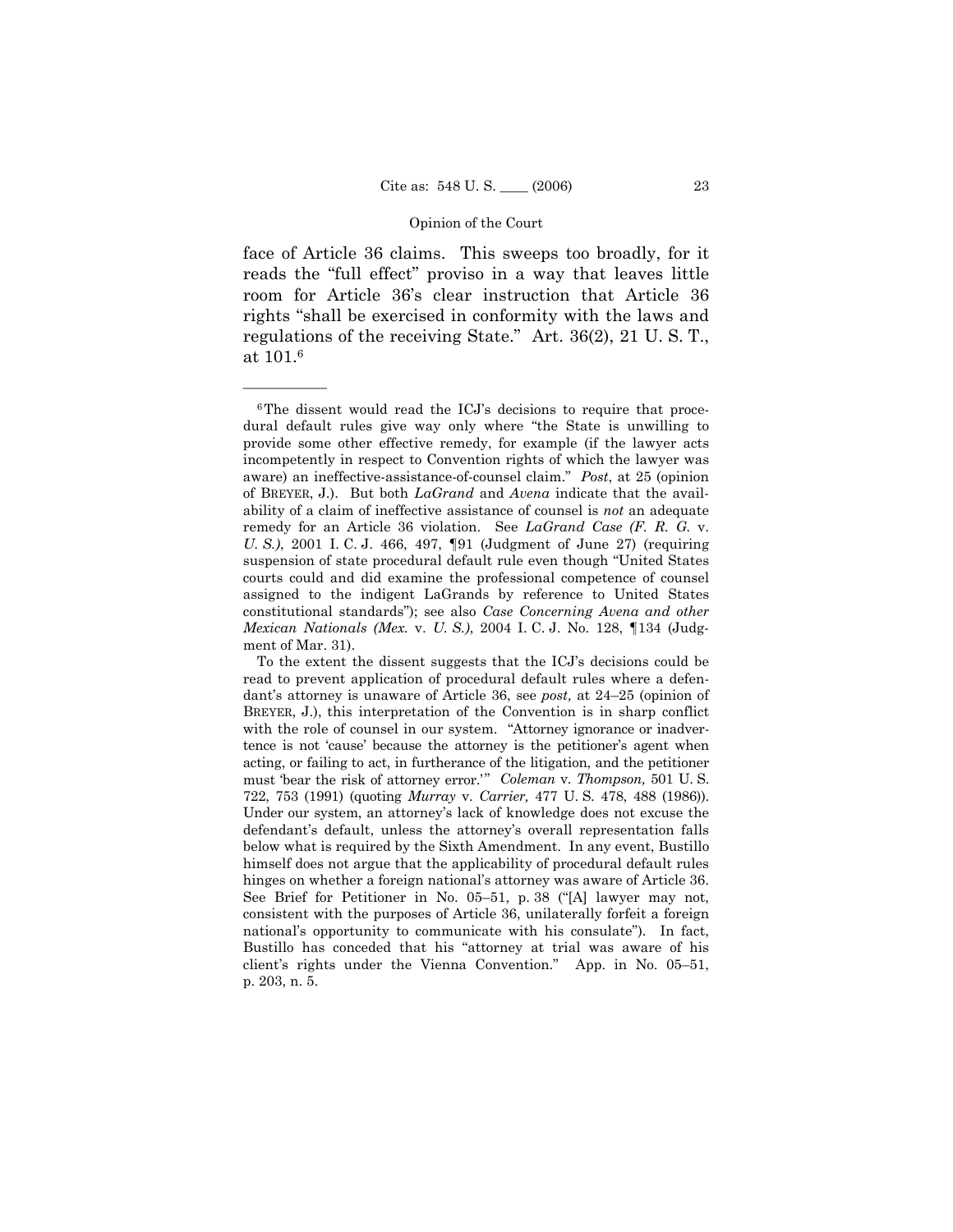Much as Sanchez-Llamas cannot show that suppression is an appropriate remedy for Article 36 violations under domestic law principles, so too Bustillo cannot show that normally applicable procedural default rules should be suspended in light of the type of right he claims. In this regard, a comparison of Article 36 and a suspect's rights under *Miranda* disposes of Bustillo's claim. Bustillo contends that applying procedural default rules to Article 36 rights denies such rights "full effect" because the violation itself—*i.e.*, the failure to inform defendants of their right to consular notification—prevents them from becoming aware of their Article 36 rights and asserting them at trial. Of course, precisely the same thing is true of rights under *Miranda*. Police are required to advise suspects that they have a right to remain silent and a right to an attorney. See *Miranda,* 384 U. S., at 479; see also *Dickerson*, 530 U. S., at 435. If police do not give such warnings, and counsel fails to object, it is equally true that a suspect may not be "aware he even *had* such rights until well after his trial had concluded." Brief for Petitioner in No.  $05-51$ , p. 35. Nevertheless, it is well established that where a defendant fails to raise a *Miranda* claim at trial, procedural default rules may bar him from raising the claim in a subsequent postconviction proceeding. *Wainwright* v. *Sykes,* 433 U. S. 72, 87 (1977).

 Bustillo responds that an Article 36 claim more closely resembles a claim, under *Brady* v. *Maryland,* 373 U. S. 83 (1963), that the prosecution failed to disclose exculpatory evidence—a type of claim that often can be asserted for the first time only in postconviction proceedings. See *United States* v. *Dominguez Benitez,* 542 U. S. 74, 83, n. 9 (2004). The analogy is inapt. In the case of a *Brady* claim, it is impossible for the defendant to know as a *factual* matter that a violation has occurred before the exculpatory evidence is disclosed. By contrast, a defendant is well aware of the fact that he was not informed of his Article 36